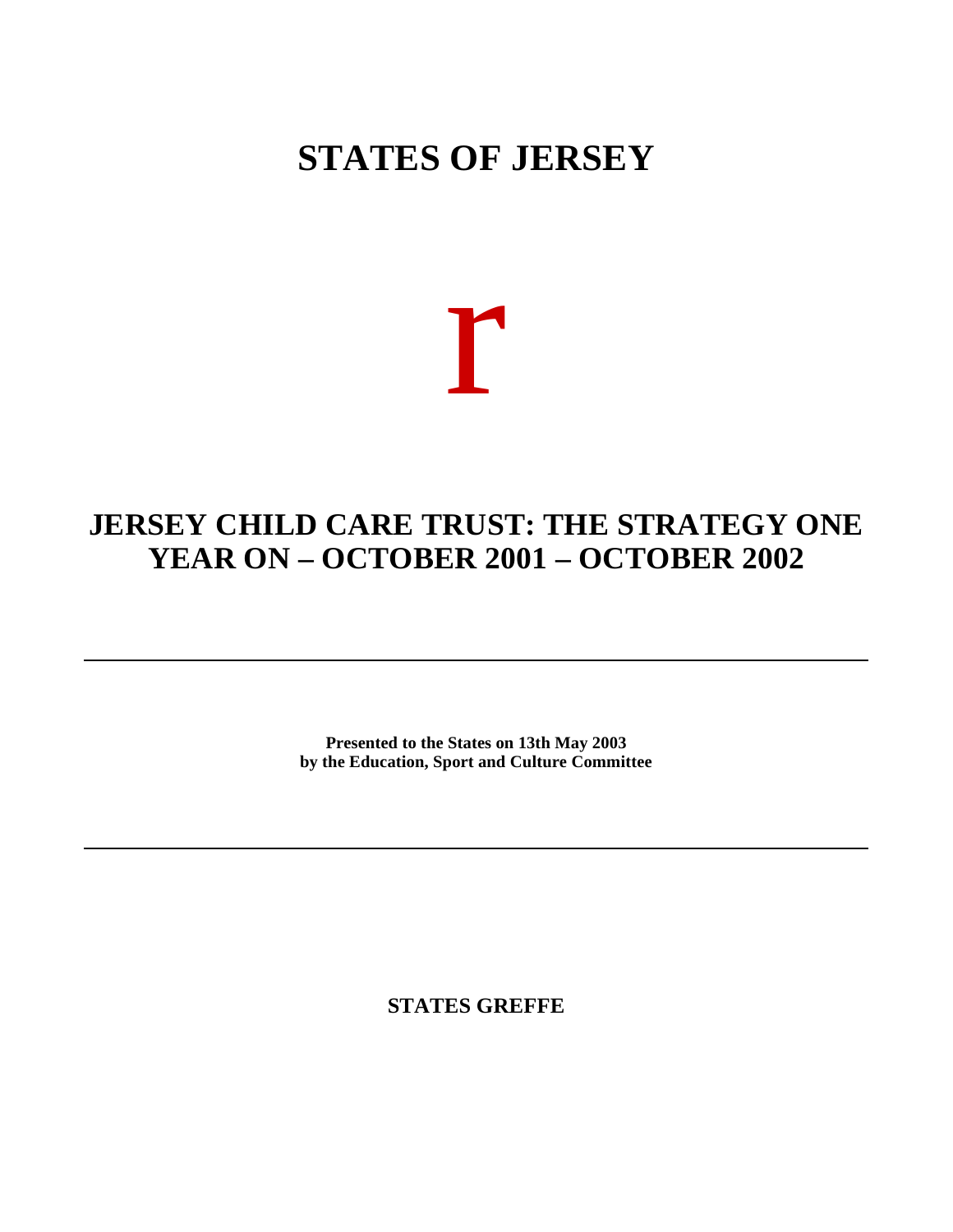#### **CONTENTS**

| Section | Page |
|---------|------|
|         | 3    |
| (1)     | 5    |
| (2)     | 6    |
| (3)     | 8    |
| (4)     | 9    |
| (5)     | 10   |
| (6)     | 12   |
| (7)     | 13   |
| (8)     | 21   |
| (9)     | 22   |
| (10)    | 23   |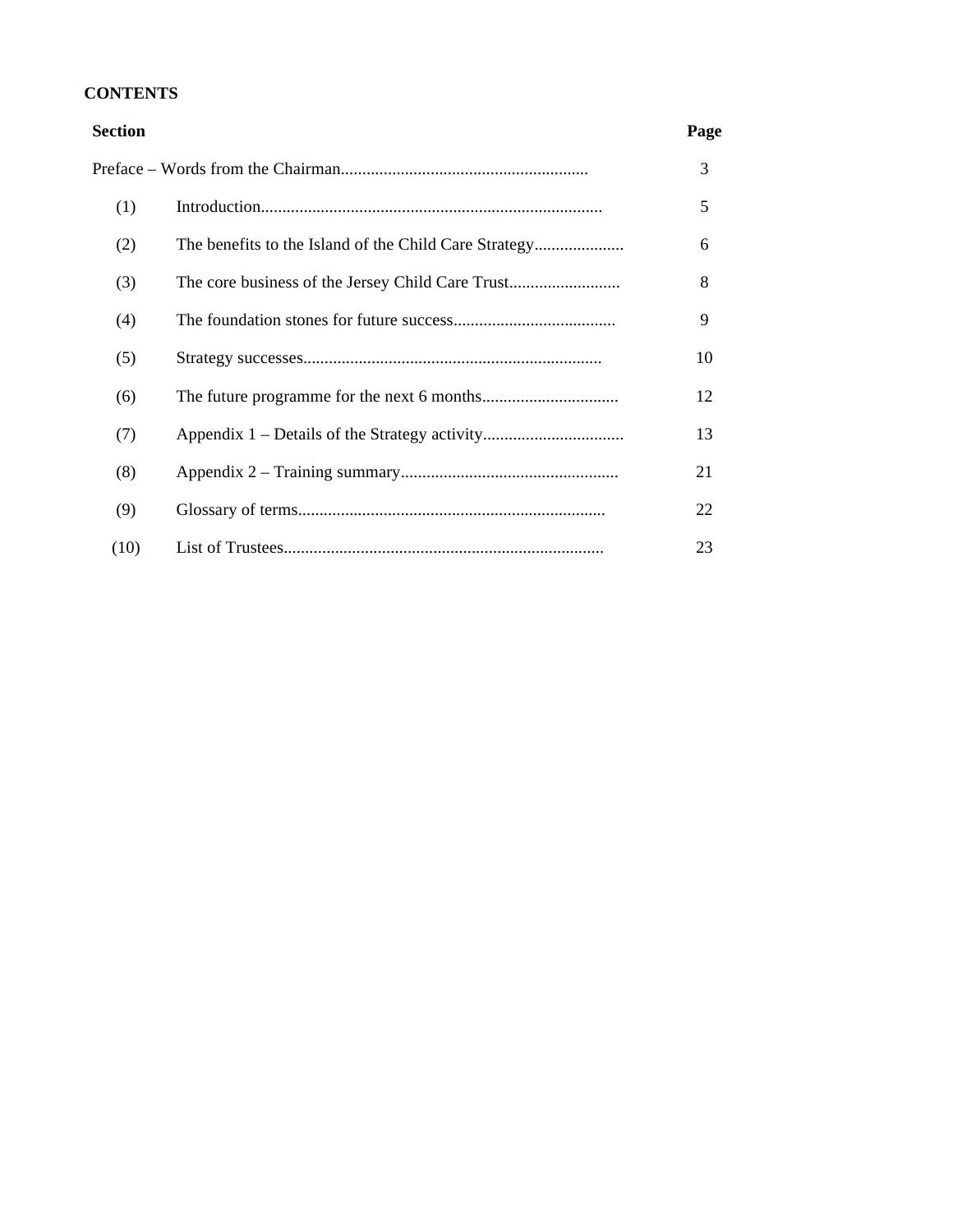#### **REPORT**

#### **Preface**

#### Chairman's Statement

The Jersey Child Care Trust 5-year strategy was approved by the States in October 2001. The report details the Trust's activities and achievements in implementing the Strategy one year on.

The Jersey Child Care Trust continues to provide Core Activities such as the –

- ♦ Staff Bank;
- continuous professional development courses;
- administration of the School Age Discount Scheme;
- ♦ information service;
- special needs project;
- ♦ administration of grants for the child care and play work sector.

The Trust has also needed to develop some foundation stones to support some of the targets identified in the 5 year Strategy.

We have achieved much in the past year and the following is a list of just some of the achievements.

- ♦ Supported the development of 65 holiday and after-school places.
- Supported 11 children with special needs in mainstream child care provision.
- ♦ Completed extensive research into the structure and needs of the child care workforce.
- ♦ Held an extremely successful Children's Festival Week.
- ♦ Provided 350 parents with 550 children access to J.E.L.L.Y clubs.
- ♦ Launched the Nanny and Parent Guidelines.
- ♦ Supported 14 child care and play work staff to achieve management qualifications.
- ♦ Developed good working relationships with other sectors in the community.
- Provided 1260 places for staff from child care and play work settings to access continuous professional development.

The report also details some of the activities for the forthcoming months. This includes the exciting development of the peripatetic teacher post to support private child care settings in the delivery of the foundation stage of children's education.

This in conjunction with a pilot for the nanny accreditation scheme are important further developments for the child care industry which will support the Trust's key objectives of improving accessibility, affordability and quality of child care on the Island.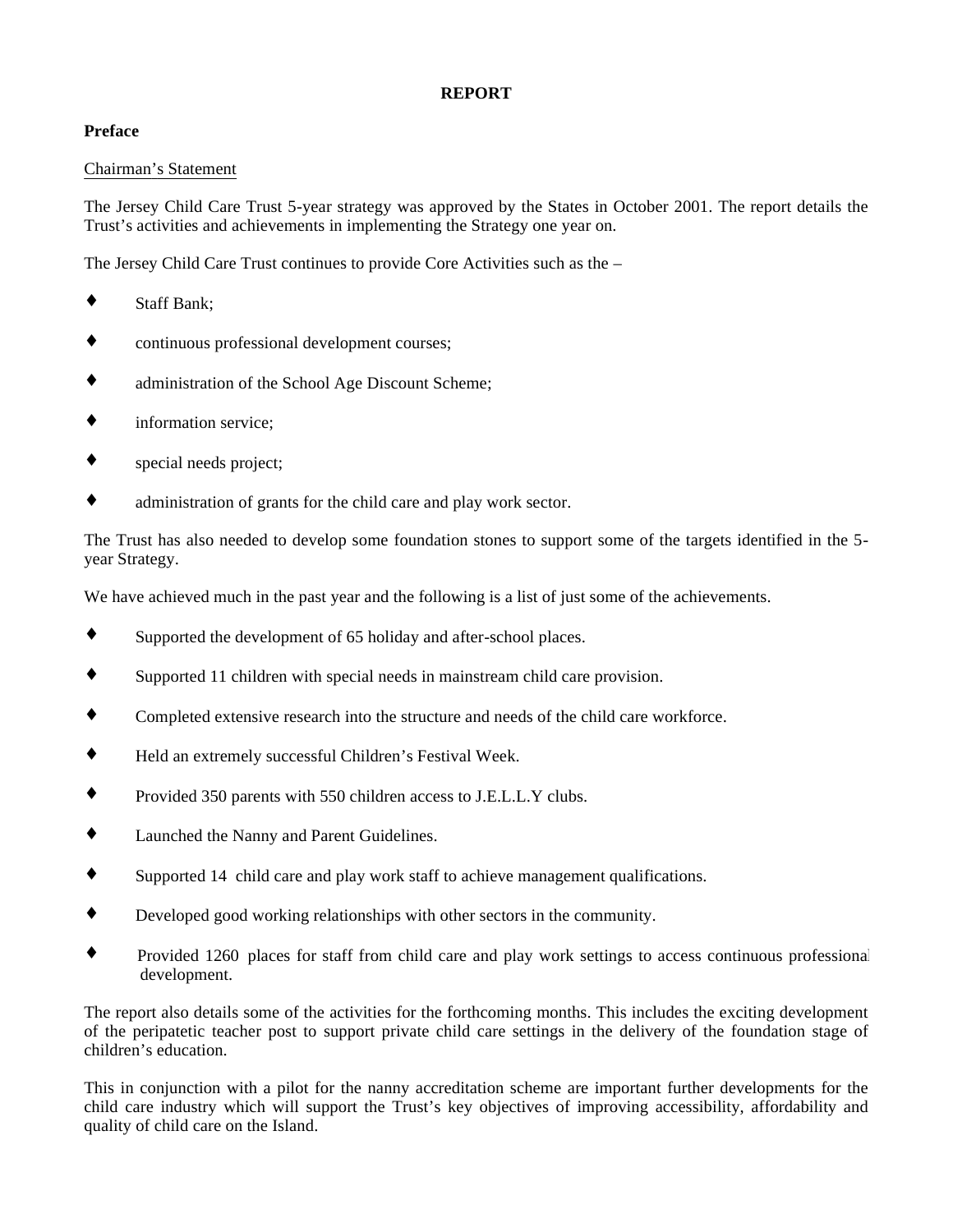Colin Powell O.B.E. Chair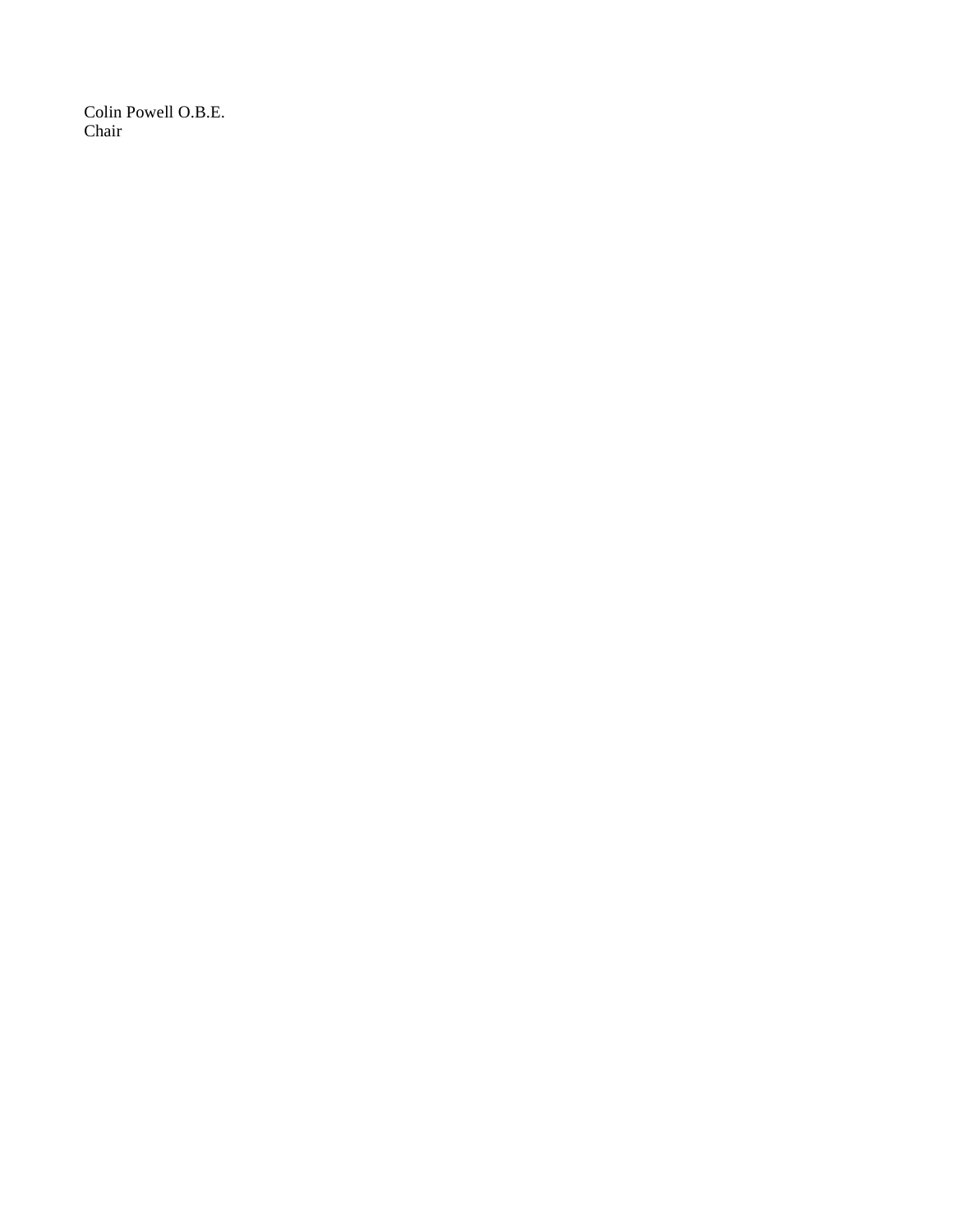#### (1) **Introduction**

 The development of child care supported by the many initiatives in the Jersey Child Care Trust's Strategy, which was approved by the States in October 2001, continues to benefit the whole of the Island of Jersey. In the days of greater economic uncertainty that now prevail, it is more important than ever to continue to invest in those areas, which are proven to be –

- 1. Good value for money.
- 2. Cost saving in their impact on all areas of the Island's Economy.
- 3. An investment in the Island's future.
- 4. A major contribution to the Island's labour market.

 **The Jersey Child Care Trust (referred to as JCCT) has the key role in facilitating the implementation of the strategy.**

#### **Its main roles being –**

- **to co-ordinate, promote and facilitate the provision of accessible and affordable quality child care;**
- **to implement the strategy by working together with those already involved in the child care industry;**
- **to enhance the services already being provided;**
- **to engage with partners in relevant states departments and other public and private agencies to support further developments.**

 The **Jersey Child Care Trust (JCCT)** continues to develop and succeed in the provision of child care services. Following the previous years' successes with its business plans, the ratification of the 5-year Strategy by the States of Jersey in October 2001 enabled the developments within child care and peripheral services to continue. One year on is considered a good time to set out for all to see what is being achieved.

For the purposes of this report the work of the JCCT is divided into 5 distinct areas.

- 1. The continued benefits of a child care strategy as an Island-wide support.
- 2. The core business of the JCCT, this being the activities the Trust adopted in the previous years business plans and continues to provide as a vital part of the development of child care services.
- 3. The laying of the foundation stones for success in the delivery of the strategy, these being activities necessary to ensure the success of the targets detailed in the JCCT's 5-year Strategy.
- 4. The successes of the Strategy to date.
- 5. The future programme.

#### (2) **The benefits to the Island of the Child Care Strategy**

 **The impact on the Island as a whole if the Child Care Strategy is implemented is far reaching.**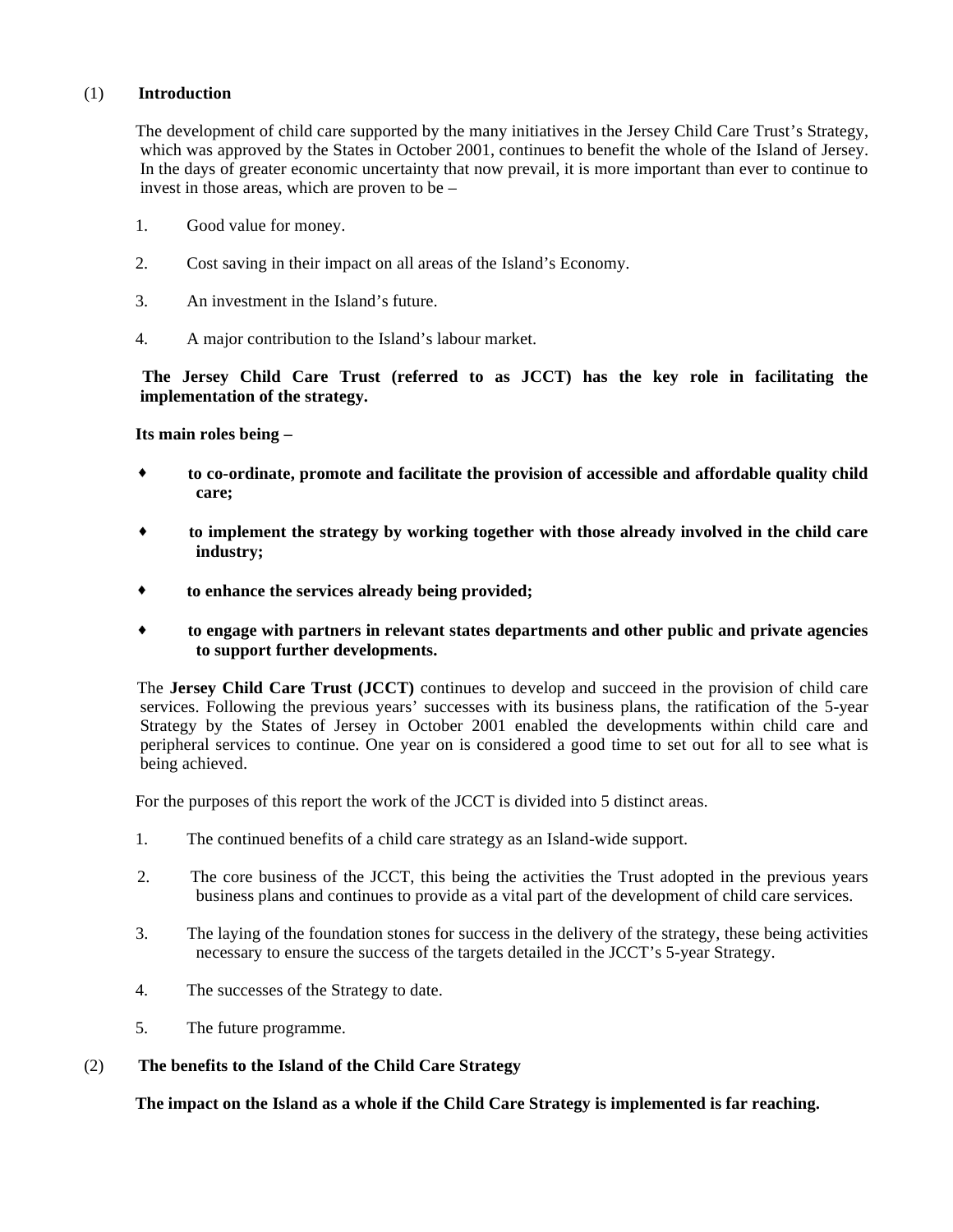- ♦ A good child care policy has benefits for all employers and in turn the Island's economy.
- ♦ It will have a favourable cost-saving impact on many areas of the public sector.
- ♦ It is a key to the recruitment and retention of staff.
- ♦ It facilitates people who were previously unable to work because of lack of child care, to take up employment.
- ♦ It helps people to undertake training, resulting in a better-trained workforce.
- ♦ The provision, for example of an out-of-school club (Play care) allows primary carers to take up employment.
- ♦ A 100-place provision would potentially unleash 106,000 man-hours, equivalent to approximately 54 full-time posts.
- ♦ It will reduce the burden on welfare services.
- ♦ It will be seen that it is a cross committee strategy, impacting on, and needing the support of, all the States departments and requiring investment from each.

#### **In addition to the benefits of having more people available to take employment there are other benefits for many other aspects of Island life.**

- ♦ There are many studies, which cite pre-school years as being the years of formation, and how the care received in these years has an impact on life's achievements – hence the contribution to a quality well-trained workforce.
- A child who is well cared for in the early years is more likely to achieve well in later life and is less likely to demonstrate delinquent behaviour in the teenage years. This has the knock-on effect of reducing the strain on youth services, public services, and health services, especially relating to drug and alcohol abuse. There is also often a significant decrease in vandalism and graffiti.
- Research shows that latch-key children are at double the risk of having difficulties around drugs, sex, alcohol, smoking and vandalism. Provision of services for this group will thus reduce the impact on and the cost of providing many public services.
- ♦ Long-term investment in the future workforce. It is generally thought that for every £1 invested in early years the economic return is £4 (Day-care trust and the 1996 Working Party report).
- ♦ The provision of breakfast clubs for children who may not have had breakfast is shown to increase educational achievement and improve concentration.

#### **The child care strategy will have a cost-saving impact on the majority of service areas throughout the Island.**

- ♦ Less delinquency means less work for the Public Services, the Police, Health and Social Services and care organisations.
- Children in a safe environment will have less need for child health services, in particular Accident and Emergency Services.
- ♦ Less stress on staff, therefore less sickness, and again less demand on the health services.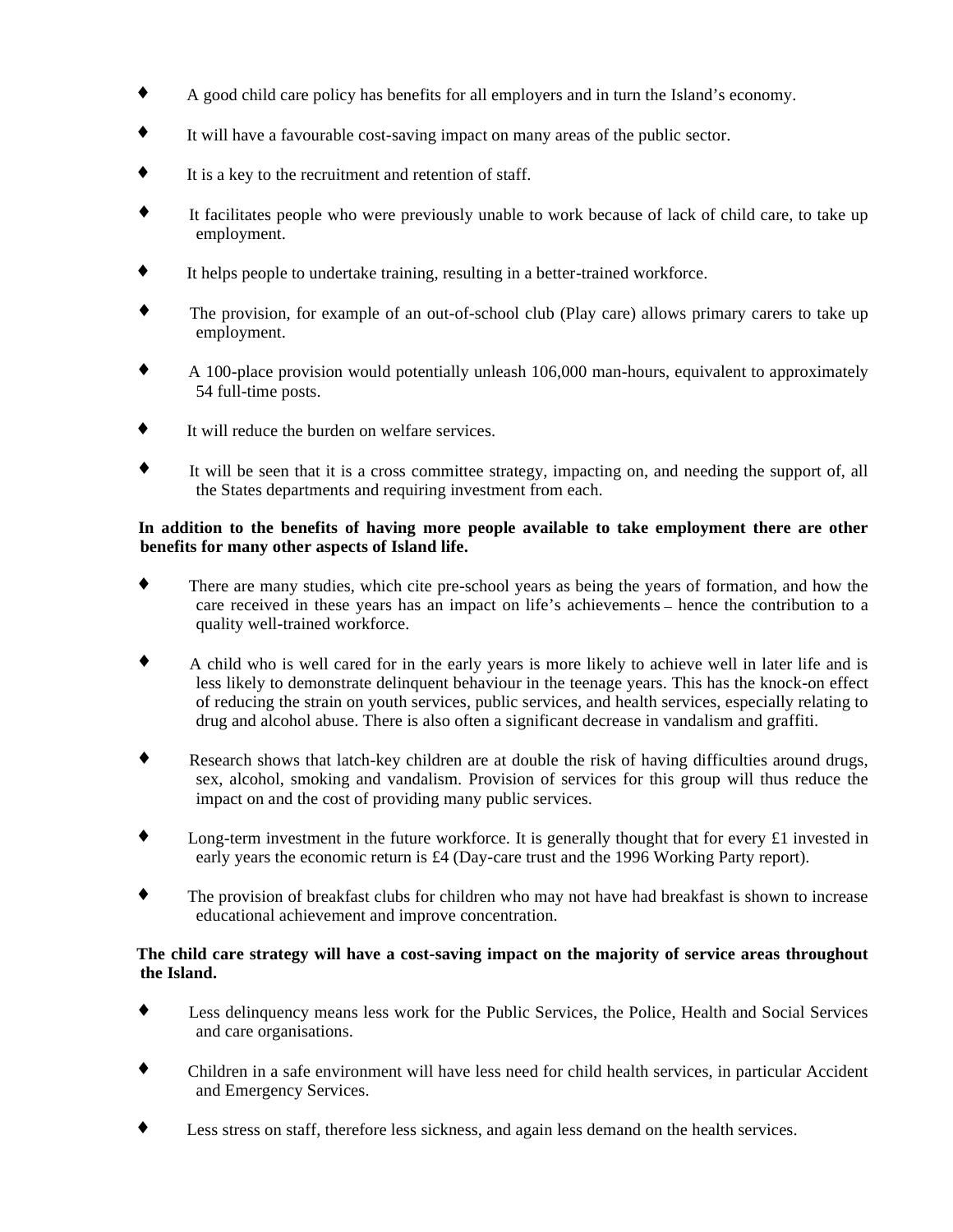- ♦ It has been well-researched that a child care policy including arrangements for flexible working or family-friendly shift patterns greatly reduces absenteeism, e.g. the change of shift patterns for an area police department resulted in a reduction by 47% in sickness rates.
- There are long-term and short-term effects of a child care policy, not just the immediate effects of retention and recruitment.
- ♦ The longer-term effects of reduction of crime, reduction in accidents and higher levels of achievement academically.

#### **Having more of the population in work places less strain on the welfare services and benefits, in particular.**

This leads to –

- ♦ A better quality of life overall.
- ♦ A healthier population.
- ♦ A happier and well-trained workforce for the future.
- The provision of child care unleashes an untapped workforce and allows career progression by the provision of training; thereby adding to the availability of trained employees.
- ♦ A robust and well-developed child care strategy has an impact on the whole Island economy, not only in the provision of more of the population being available for employment but also less stress on public spending in many areas.
- ♦ In the longer term its effects are the provision of a better-trained workforce to support the Island's future.
- ♦ Last but by no means least, the provision of high quality child care gives children a better start in life and the children of today are the Island's future.

 All this is achieved with limited call on the States budget. The Jersey Child Care Trust's core services to which the next section refers, cost the taxpayer £150,000. To administer the initiatives in the 5-year strategy calls for an additional  $£208,000$  on average per annum. A core staff of 4.4 full-time equivalent staff is handling the core services and the new initiatives. The annual average amount needed in total over the strategy period is £ 358,000.

 In 2002 the allocation of additional funds of £83,000 gave the JCCT £233,000 with which it achieved all the successes detailed in the following pages.

 If the cost of the school-age discount scheme is included, the total cost in 2002 will be £560,000. The benefits obtained make this a good value for money investment in the Island's future.

#### (3) **The core business of the Jersey Child Care Trust**

 Whilst some of the areas of core business are cited in the strategy as areas for development, the administration and provision of the activities are still a part of the daily business of the trust. For a glossary of terms and services please see Appendix 3.

There are 22 registered with the staff bank. The quality of staff bank members is being improved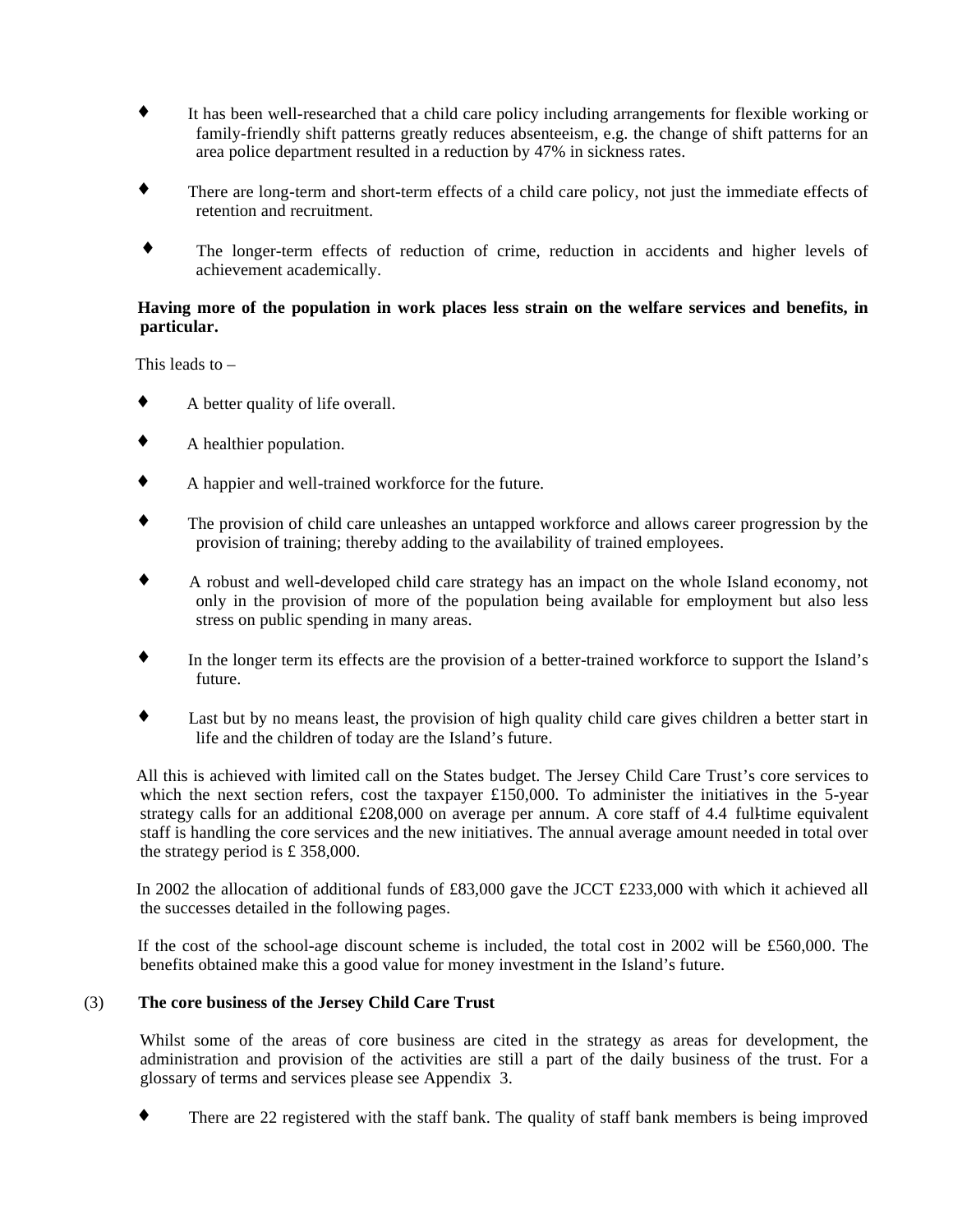- by members attending the Developing Skills course at Highlands plus receiving training in First Aid, Child Protection and HIV/Aids and Hepatitis. 12 members of the staff bank have gone to permanent positions within child care since the start of the staff bank.
	- The provision of training for the child care workforce in the form of continuous professional development. Some of the topics covered facilitate the staff to be able to meet the requirements of registration whilst others are of special interest or as requested by the sector. In the year from August 2001 to August 2002 we had **1260 attendees on courses,** with a further **560** places being offered in this term. Attached is a résumé of the courses offered. Many of the courses are 2- 3 hours in duration so a great deal of continuous professional development has been gained by the child care sector. A recent survey identified that the JCCT is the main provider of continuous professional development to the child care sector on the Island. We send a training flyer out to 1200 people each term.
	- ♦ The JCCT continues to administer the school-age discount scheme for after school and holiday clubs. Parents have claimed £327,000 in the form of school age discounts. This has facilitated many people back into the workforce and provided children with a safe and stimulating environment.
	- ♦ The Jersey Child Care Trust continues to provide an information service for parents and providers and the topics raised have led to the development of literature for public use. The Nanny and Parent guidelines were exceptionally well received by both parents and nannies.
	- ♦ The special needs project is part of the core service offered by the JCCT. This has been further developed as will be seen in the successes in the later section.
	- We have continued to provide and administer grants for the child care sector. The grants awarded in the past annual scheme have been monitored and evaluated and it has been a great success. This has led to the development of a rolling programme of grants currently being offered.
	- ♦ We offer support for PAHCC (the Professional Association of Home Child Carers).
	- ♦ The production of 3 newsletters per year with a distribution to over 1,500 people has been well received and the feedback from this is very positive.
	- ♦ Publicity and recruitment drives are an ongoing part of the JCCT work.
	- ♦ Raising the status of issues for children.
	- ♦ Both the Executive Director and Deputy Director are heavily involved with not only the provision of training but also the delivery when requested.

#### (4) **The foundation stones for future success**

 The approval of the strategy by the States was only the starting point for developments. The following activities were identified as necessary to ensure the future success of the strategy.

 1. The completion of a '**training needs analysis survey**'. 546 questionnaires were sent to all providers of child care and their staff were encouraged to complete the form. A response rate of 46% was recorded. The completion of these questionnaires ensured that whatever developments there are to be in the future there would be a capable and skilled workforce available to deliver the services. The information gleaned from this exercise has been extremely instrumental in the development of training It has fed the business plans of the Health and Social Care department at Highlands and Training and Employment Partnership (TEP). A copy of the report can be obtained from Jersey Child Care Trust.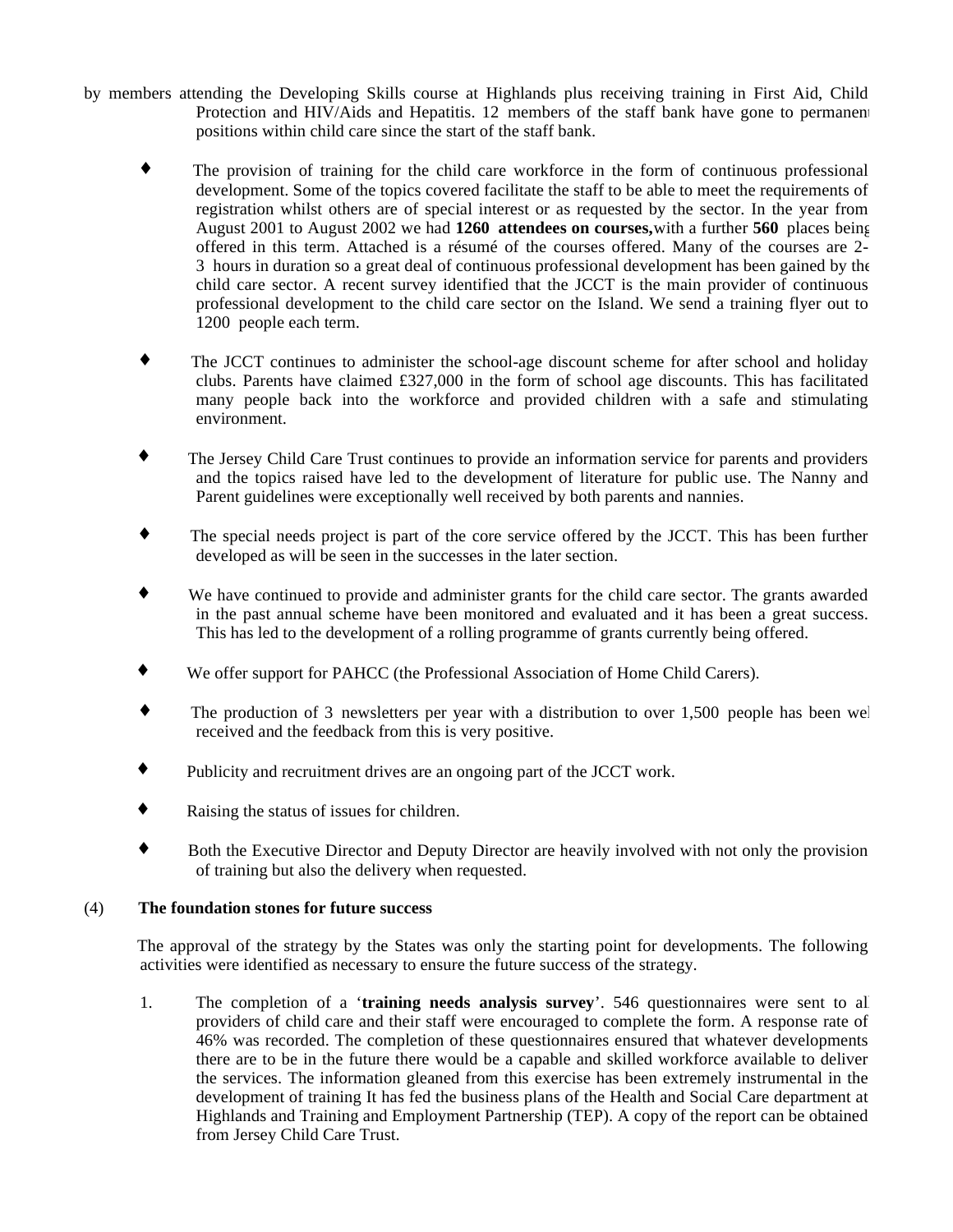- 2. The development of a working group to work alongside the providers of child care. This group was developed in response to requests from the providers and the Professional Association of Nursery Nurses. The purpose of the group is to  $$ 
	- raise the status of the workforce;
	- $\bullet$  look at the pay and conditions of the workforce;
	- ♦ develop a career structure;
	- ♦ look at options for the financing of change.

#### **The work of this group has been the cornerstone of other developments within child care and training.**

- 3. It has been necessary to gather information on the Island with regard to the child care available, where it is sited and where new developments need to be. This is an ongoing process and will continually need to be updated. It gives a base line from which to grow and develop. This has included the level of qualifications within the workforce and has helped to develop the relevant training for the child care sector. The census has also been helpful in this area. A survey form was sent out to all providers of child care and the research compliments the information held within Day Care Services, Department of Education.
- 4. We have been involved in the review of early years provision with a group from the Treasury.
- 5. There has been a need to develop internal systems to manage the future developments including finance systems and a database.

#### (5) **Strategy successes**

 The main successes from the strategy can be seen as listed below. A more detailed progress report is attached as Appendix 1.

- ♦ Launched the Nanny and Parent guidelines, pilot of accreditation ready to be launched in January 2003.
- ♦ Supported the development of a further 65 Holiday and After-School Places.
- The introduction of a foundation stage practitioner's role for qualified child care staff. The potential for all children to receive foundation stage education when in child care. This initiative includes some supported places for children.
- ♦ 11 children with special needs supported in mainstream child care provision.
- 1260 places filled for child care staff to attend CPD plus 560 places available this term alone. Se Appendix 2.
- ♦ The development of a joint 5-year training strategy for the child care sector in association with Highlands, day care services, TEP and the child care sector.
- ♦ The completion of a detailed training needs analysis.
- The completion of a detailed survey of child care providers.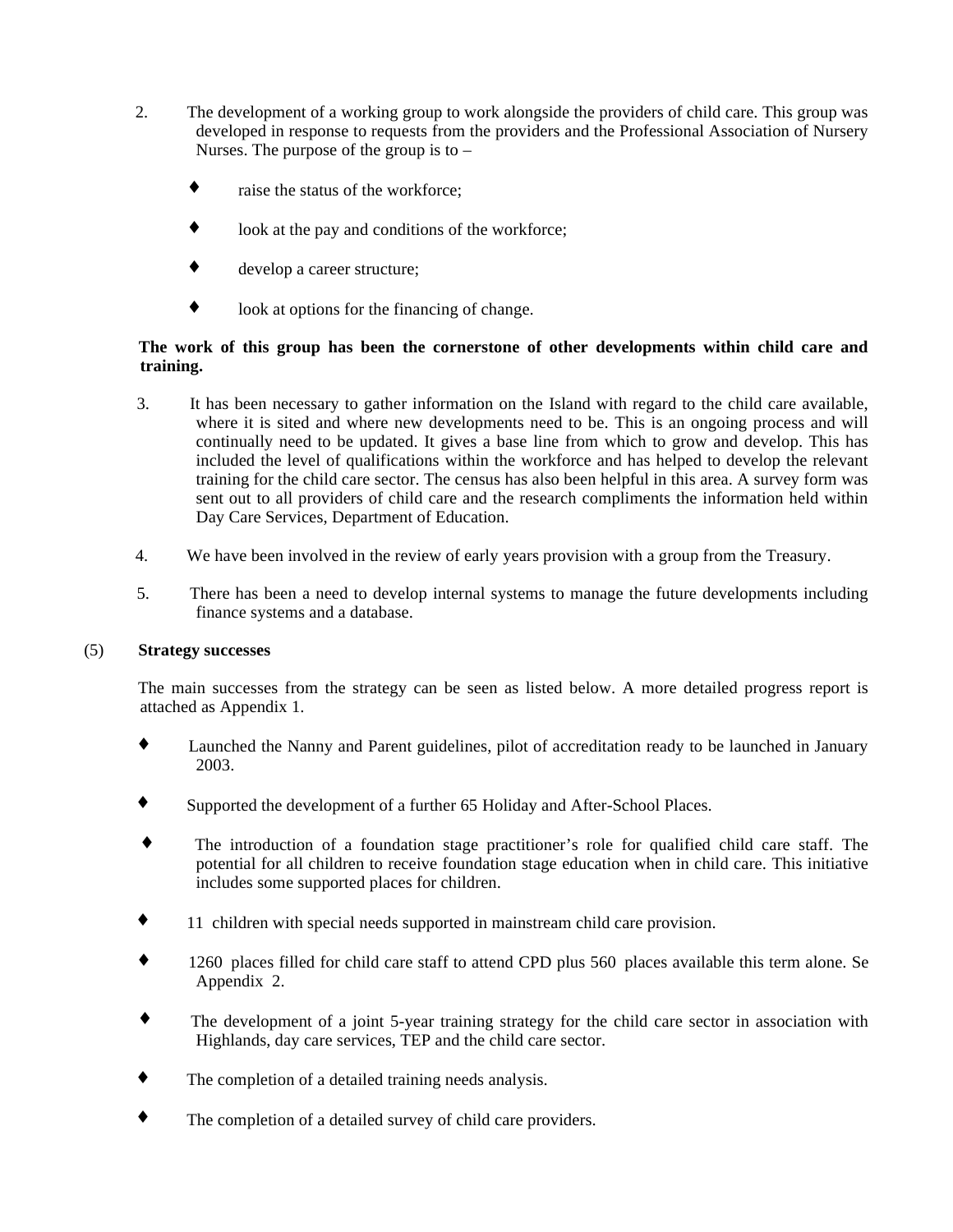- ♦ The staff bank has increased by 5 members in the last 12 months. Since the start of the staff bank 12 members have taken up permanent work in child care.
- ♦ The further development of PAHCC.
- ♦ **£327,000** paid to parents in allowances for play care and holiday schemes.
- $37$  grants given to child care providers in 2001 and 12 in 2002 which assisted in improving quality, or development of new places and prevented places from closing.
- ♦ To gain support from the NSPCC to develop the child-friendly Island initiatives.
- Held an extremely successful Children's Festival week with over 3,000 people attending the fur day and exhibition at Springfield Stadium.
- ♦ Supported the continuing development of J.E.L.L.Y. clubs. 350 parents/carers attended with 550 children.
- ♦ Supported and assisted the opening of a new parent and toddler group.
- Supported and facilitated 6 people to achieve NVQ level 4 in management and 8 to achieve the NVQ level 3 in management.
- ♦ Completed 3 recruitment drives for the Staff Bank.
- Held a Careers and Training Fayre in association with Highlands, TEP, Jersey Business School and Day Care Services.
- ♦ Development of a resources room for child care and Play work staff containing literature on particularly special needs and foundation stage.

#### (6) **The future programme for the next 6 months**

- 1. The launch of the pilot for the Nanny Accreditation scheme.
- 2. The joint venture with the NSPCC looking at the Child-Friendly Island initiative.
- 3. The pilot of the foundation stage practitioners within private child care settings.
- 4. The employment of a peripatetic teacher to work with the child care sector in introducing and supporting the foundation stage within child care.
- 5. The start of the review of the allowances in relation to child care.
- 6. The development of the apprenticeship scheme within child care and play care settings.
- 7. The development of a pack for starting up a parent and toddler group.
- 8. The production of a report on the child-friendly hospital.
- 9. The development of a strategy for the "Pathways" project the joint NSPCC, JCCT, Education and Health and Social Services initiative.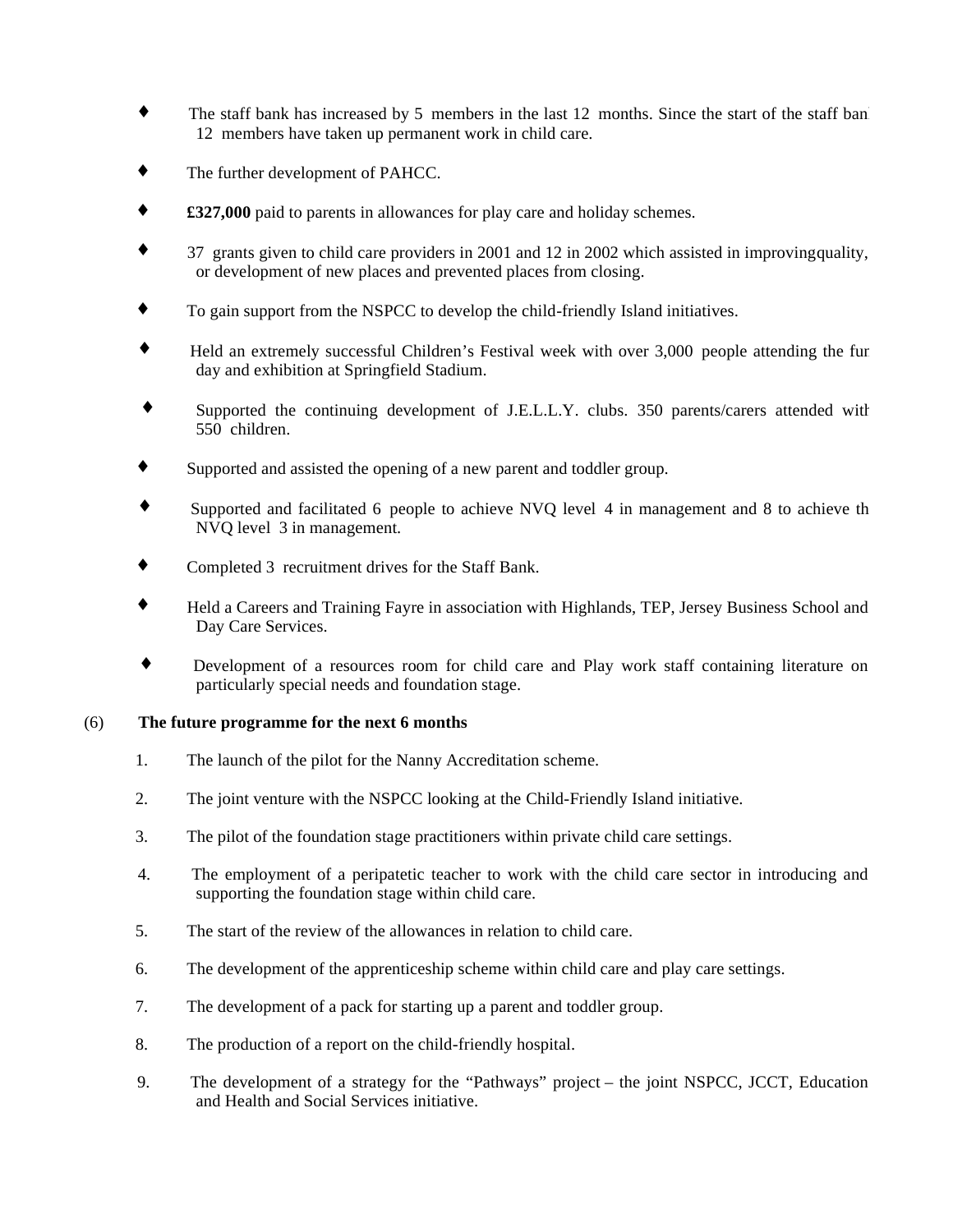- 10. The continuation of the previous successes.
- 11. The continuation of the core business of the trust.
- 12. The allocation of more grants.
- 13. The start of the play work diploma at Highlands.
- 14. The 2nd advanced Special Needs module at Highlands.
- 15. Further development of the resources centre.

#### **(7) Appendix 1 – Details of the Strategy activity**

| <b>Target</b>                                                               | Progress/Planned Activity                                                                                                                                                                                                                                                                                                                                                                                                                                                                                                              | <i><b>Obstacles</b></i>                                                                                                    | Timescale                                                                                                                                    |
|-----------------------------------------------------------------------------|----------------------------------------------------------------------------------------------------------------------------------------------------------------------------------------------------------------------------------------------------------------------------------------------------------------------------------------------------------------------------------------------------------------------------------------------------------------------------------------------------------------------------------------|----------------------------------------------------------------------------------------------------------------------------|----------------------------------------------------------------------------------------------------------------------------------------------|
| $\overline{1.2}$<br>100<br>accredited<br>nannies                            | The guidelines launched.<br>A task group have developed the<br>criteria for accreditation it is<br>intended that this be piloted<br>throughout 2003 with the<br>introduction of tax relief and<br>allowances in 2004 if the<br>accreditation process is<br>successful.<br>To work with Tax department<br>and E&SS throughout 2003.                                                                                                                                                                                                     | Those without<br>qualifications may be<br>dissatisfied with the<br>proposals.                                              | Pilot Scheme ready<br>to start 2003.<br>Hopefully<br>allowances<br>available 2004.                                                           |
| 1.3<br>50 Family<br>day carers                                              | There has been little in the way<br>of development in this year, it<br>was felt that the audit<br>information needed to feed this<br>development as some Family<br>Day Carers (previously<br>childminders) were reporting<br>vacancies and it may be that we<br>need to target the developments<br>in conjunction with demographic<br>information.                                                                                                                                                                                     | This year the<br>obstacles have been<br>the lack of<br>demographic<br>information. This<br>should be rectified in<br>2003. | More work will be<br>done in this area in<br>2003.                                                                                           |
| 1.4<br>Nursery<br>class in a<br>private<br>child care<br>establish-<br>ment | The Education Committee<br>discussed this target and a new<br>target was developed which will<br>allow all children to have access<br>to the foundation stage wherever<br>they are during the day. There<br>will be trained foundation stage<br>practitioners in every child care<br>provision by 2006. 35 by the end<br>of 2003. There will be a<br>peripatetic teacher available for<br>the child care sector. There will<br>be supported places available for<br>each provider involved in the<br>scheme. Initially the scheme will | The steering group<br>will overcome any<br>obstacles.                                                                      | Teacher in post<br>January 2003.<br>35 foundation stage<br>practitioners trained<br>by December 2003.<br>Pilot evaluated in<br>January 2004. |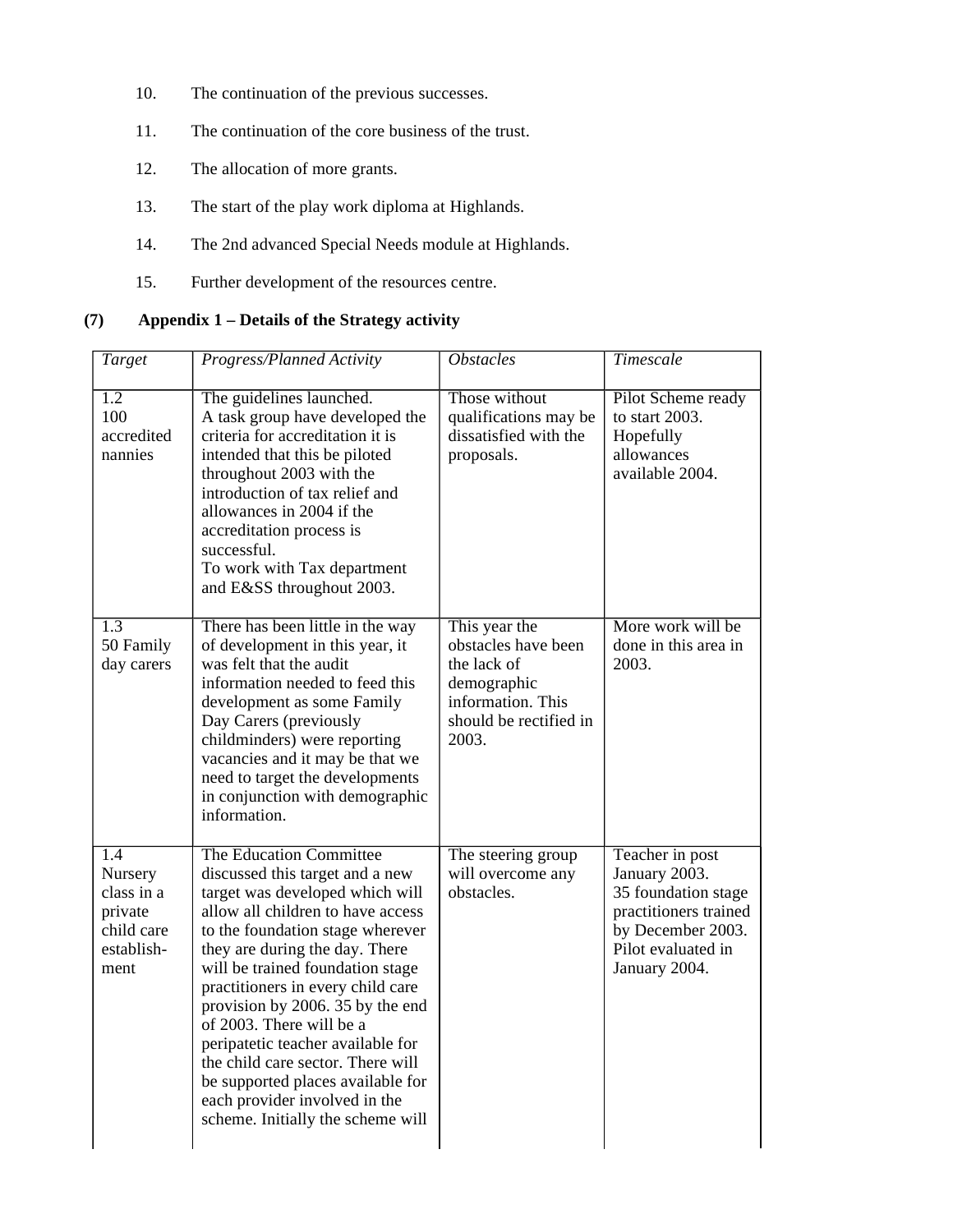|                                                                                   | run in 15 settings with further<br>developments throughout the<br>strategy period.                                                                                                                                                                                                                                   |                                                                                                                                                                                                                                                                        |                                                                                                                            |
|-----------------------------------------------------------------------------------|----------------------------------------------------------------------------------------------------------------------------------------------------------------------------------------------------------------------------------------------------------------------------------------------------------------------|------------------------------------------------------------------------------------------------------------------------------------------------------------------------------------------------------------------------------------------------------------------------|----------------------------------------------------------------------------------------------------------------------------|
| $\overline{1.5}$<br>Wrap-<br>around care<br>for $40$<br>children                  | No activity at present target for<br>2003.                                                                                                                                                                                                                                                                           |                                                                                                                                                                                                                                                                        |                                                                                                                            |
| Target                                                                            | Progress/Planned Activity                                                                                                                                                                                                                                                                                            | <i><b>Obstacles</b></i>                                                                                                                                                                                                                                                | Timescale                                                                                                                  |
| $\overline{1.6}$<br>To develop<br>a further<br>100 Out of<br>school<br>places     | New provision open in 2002<br>creating 65 new places.<br>To help raise standards within<br>provision.<br>To support with Grants where<br>appropriate.                                                                                                                                                                | Lack of suitably<br>trained staff. This<br>should be rectified in<br>2003 with the start of<br>the Play Work<br>Diploma at<br>Highlands.                                                                                                                               | To aim for a further<br>35 places in 2003<br>whilst also looking<br>at issues of<br>sustainability.                        |
| $\overline{1.7}$<br>Latch key<br>children's<br>project                            | This initiative is being led by the<br><b>Health and Social Services</b><br>Department                                                                                                                                                                                                                               |                                                                                                                                                                                                                                                                        |                                                                                                                            |
| $\overline{1.8}$<br>Re-provide<br>child care<br>facilities<br>for 150<br>children | Now the Island Plan is available,<br>this will be a priority for 2003<br>and onwards.                                                                                                                                                                                                                                | Finding suitable,<br>affordable facilities.                                                                                                                                                                                                                            | Approaches made<br>to States<br>Departments for<br>support in 2003.                                                        |
| $\overline{1.9}$<br>Support for<br>Special<br>needs                               | The Child Care Trust has already<br>supported 11 children this year.<br>With the redevelopment of the<br>project and the introduction of<br>special needs co-ordinators<br>within the child care sector, it is<br>envisaged that it will continue to<br>develop and support children<br>throughout the coming years. | Potentially may need<br>more funding. BBC<br>children in need<br>appeal to be<br>approached.                                                                                                                                                                           | The new<br>arrangements will<br>be evaluated august<br>2003. Network of<br>co-ordinators<br>running from<br>December 2002. |
| 1.10<br>Regulat-ion<br>of crèches                                                 | To regulate crèches requires a<br>trained workforce of which there<br>is only just enough to cover the<br>present provision. It is felt that<br>this target needs to be developed<br>once there are more trained<br>workers to fulfil the<br>requirements.                                                           | Lack of trained staff<br>available.<br>The present review<br>of the registration<br>requirements has<br>meant that other<br>priorities have<br>emerged for the<br>present workforce.<br>The development of<br>a training strategy<br>will help to feed this<br>target. | A.S.A.P.<br>Research and plan<br>available in 2003.                                                                        |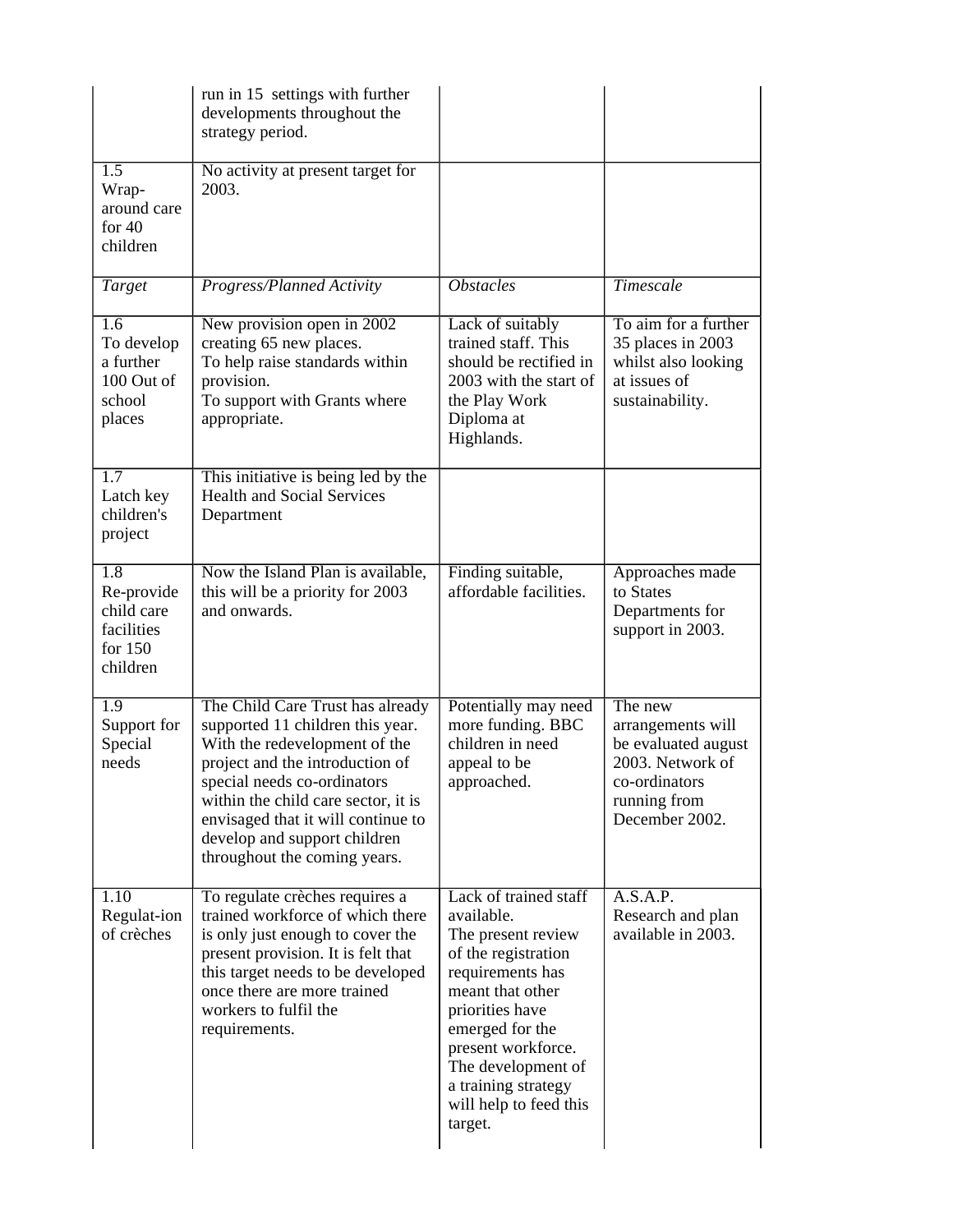| Target                                                                                                                                              | Progress/Planned Activity                                                                                                                                                                                                                                                                                                                                                                                                                                                                                             | <b>Obstacles</b>                                                                                                                                                                                                                      | <b>Timescale</b>                                                                 |
|-----------------------------------------------------------------------------------------------------------------------------------------------------|-----------------------------------------------------------------------------------------------------------------------------------------------------------------------------------------------------------------------------------------------------------------------------------------------------------------------------------------------------------------------------------------------------------------------------------------------------------------------------------------------------------------------|---------------------------------------------------------------------------------------------------------------------------------------------------------------------------------------------------------------------------------------|----------------------------------------------------------------------------------|
| 1.11<br>Parish<br>action plans                                                                                                                      | The staff of the JCCT met with<br>the constables and are going to<br>meet individually in 2003 to look<br>at parish developments. The<br>gathering of data will support the<br>development of the parish plans.<br>The JCCT staff will in 2003<br>work with the constables to meet<br>this target.                                                                                                                                                                                                                    | Priorities within each<br>Parish are not always<br>seen as child care.<br>Long-term view<br>needs to be<br>encouraged.                                                                                                                | More definite plans<br>available by<br>October 2003.                             |
| $\overline{2.1}$<br>10 hours<br>Continu-<br>ous<br>Profess-<br>ional<br>Develop-<br>ment<br>per annum<br>for child<br>care and<br>playwork<br>staff | 1260 places on training course<br>filled from August 2001-2002<br>with a further 560 places<br>available from September to<br>December 2002.                                                                                                                                                                                                                                                                                                                                                                          | It has been difficult<br>to complete the core<br>competencies<br>required for<br>registration and we<br>have had huge<br>waiting lists for<br><b>Child Protection</b><br>training and Aids &<br>HIV. These are now<br>nearly cleared. | Part of core<br>business.                                                        |
| 2.2<br>20 play<br>workers<br>to achieve<br>quali-<br>fication                                                                                       | 13 staff obtained level 2<br>qualification in July 2002 this<br>was in addition to 36 play<br>workers who upgraded their<br>training to the Certificate in Play<br>Work. Training strategy now<br>developed. There are now more<br>trainers available.<br>Highlands have agreed to have<br>the Diploma running this year<br>commencing in 2003. (This is a<br>level 3 qualification). Training<br>strategy includes long-term plans<br>for this sector, including an<br>assessment centre and<br>management training. | The target could not<br>be achieved earlier<br>this year as there was<br>a dearth of suitable<br>trainers and it would<br>have been too<br>expensive to run a<br>course with all off<br>Island trainers.                              | 15 in 2003 to<br>achieve level 3<br>qualification.                               |
| $\overline{2.3}$<br>Scholar-<br>ship and<br>training<br>bonuses                                                                                     | <b>Training and Employment</b><br>Partnership in discussion with<br>JCCT at present. The Status of<br>the Workforce group to look at<br>viability of this target and a<br>small group to take the target<br>forward in 2003.<br>It is envisaged that this target<br>will need to look carefully as to<br>how the funds are spent.                                                                                                                                                                                     | Training bonuses are<br>discriminatory giving<br>more to those who<br>are more able. This<br>needs to part of the<br>considerations when<br>further developing<br>this target.                                                        | The training group<br>is going to re-<br>evaluate this target<br>in spring 2003. |
| <b>Target</b>                                                                                                                                       | Progress/Planned Activity                                                                                                                                                                                                                                                                                                                                                                                                                                                                                             | <b>Obstacles</b>                                                                                                                                                                                                                      | Timescale                                                                        |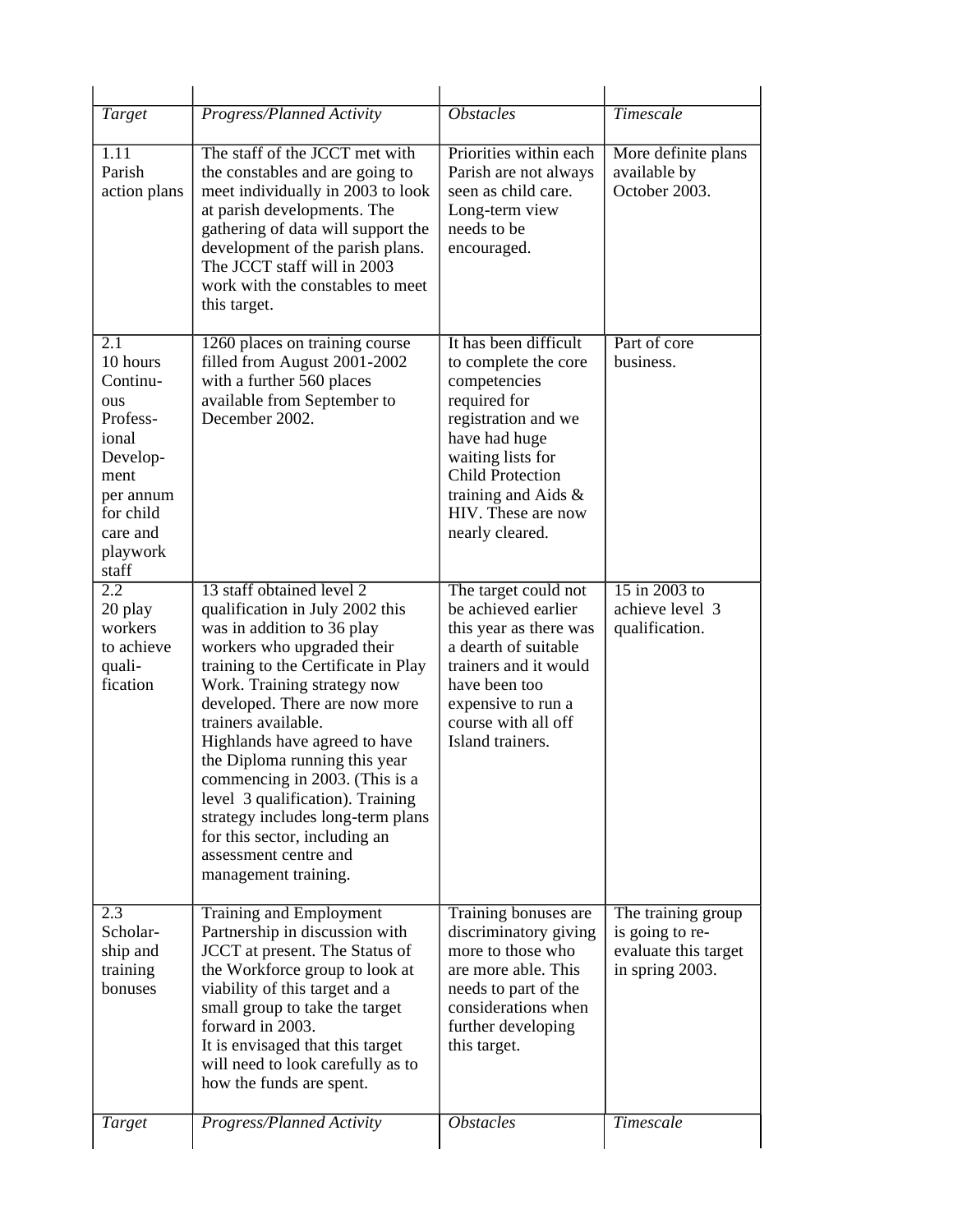| 2.4<br>Expand<br>staff Bank                                  | The JCCT continue to develop<br>the staff bank. There has been an<br>increase of 5 from 17 to 23<br>active members. We have<br>processed many more. Some<br>take up permanent positions<br>within the child care sector. 12<br>have done so since the inception<br>of the bank. | To increase the<br>numbers has been<br>difficult and whilst<br>we are processing<br>more people than<br>ever we find they are<br>taking up permanent<br>positions within the<br>child care industry it<br>would appear that it<br>is a very good tool<br>for recruitment. | In $2003$ we are<br>going to target staff<br>bank members who<br>will be available to<br>work in school<br>holidays, whilst<br>maintaining the<br>previous activity. |
|--------------------------------------------------------------|---------------------------------------------------------------------------------------------------------------------------------------------------------------------------------------------------------------------------------------------------------------------------------|---------------------------------------------------------------------------------------------------------------------------------------------------------------------------------------------------------------------------------------------------------------------------|----------------------------------------------------------------------------------------------------------------------------------------------------------------------|
| $\overline{2.5}$<br>Expand<br><b>PAHHC</b>                   | Continue to support PAHCC<br>with their development. They are<br>currently producing their own<br>newsletter. Membership has<br>remained stable                                                                                                                                 | The aim is for<br>PAHCC to become<br>more self-sufficient                                                                                                                                                                                                                 | 2003 PAHCC will<br>become more<br>independent whilst<br>still supported by<br>the JCCT.                                                                              |
| $\overline{2.6}$<br>Appren-<br>ticeship<br>scheme            | Discussions are in progress with<br>TEP.<br>To involve the Status of the<br>Workforce Group<br>It is likely that this will be ready<br>to be launched in 2003.                                                                                                                  | None at present.                                                                                                                                                                                                                                                          | Apprenticeships to<br>be launched 2003.<br>2 in Early Years<br>and 2 in Play Care.                                                                                   |
| $\overline{3.1}$<br>Review of<br>allow-ances                 | Continue discussions with<br>E&SS, look at all allowances in<br>2003 re child care allowance as<br>well as School Age Discount.                                                                                                                                                 | The budgetary cuts<br>have meant that we<br>are unable to<br>improve the<br>allowances at this<br>time.                                                                                                                                                                   | 2003 review of all<br>allowances and tax<br>breaks.                                                                                                                  |
| $\overline{3.2}$<br>Highlands<br>crèche                      | The Spring Trust is in<br>negotiations with Highlands at<br>present to develop this target<br>with support from the JCCT.                                                                                                                                                       | It is hoped that<br>developments could<br>take place at<br>D'Hautrée site this<br>will be dependant on<br>support from the<br>relevant authorities.                                                                                                                       | 2003 will hopefully<br>bring definite plans<br>to fruition.                                                                                                          |
| <i>Target</i>                                                | Progress/Planned Activity                                                                                                                                                                                                                                                       | <b>Obstacles</b>                                                                                                                                                                                                                                                          | <b>Timescale</b>                                                                                                                                                     |
| $\overline{3.3}$<br>$Un-$<br>sociable<br>hours child<br>care | Research has been completed<br>within the States Departments.<br>The JCCT will collate these<br>results and offer some solutions<br>within the next 6 months.                                                                                                                   | There is often a<br>conflict in this area<br>with the needs of the<br>parents and the rights<br>of the child. This<br>must be considered<br>with developments.                                                                                                            | To look at<br>babysitting courses.<br>In the summer of<br>2003.                                                                                                      |
| 3.4<br>Quality<br>Grants                                     | 37 Grants were given in 2001.<br>Under the reviewed scheme,<br>which offers a rolling                                                                                                                                                                                           |                                                                                                                                                                                                                                                                           | Grants programme<br>is now a part of the<br>core business.                                                                                                           |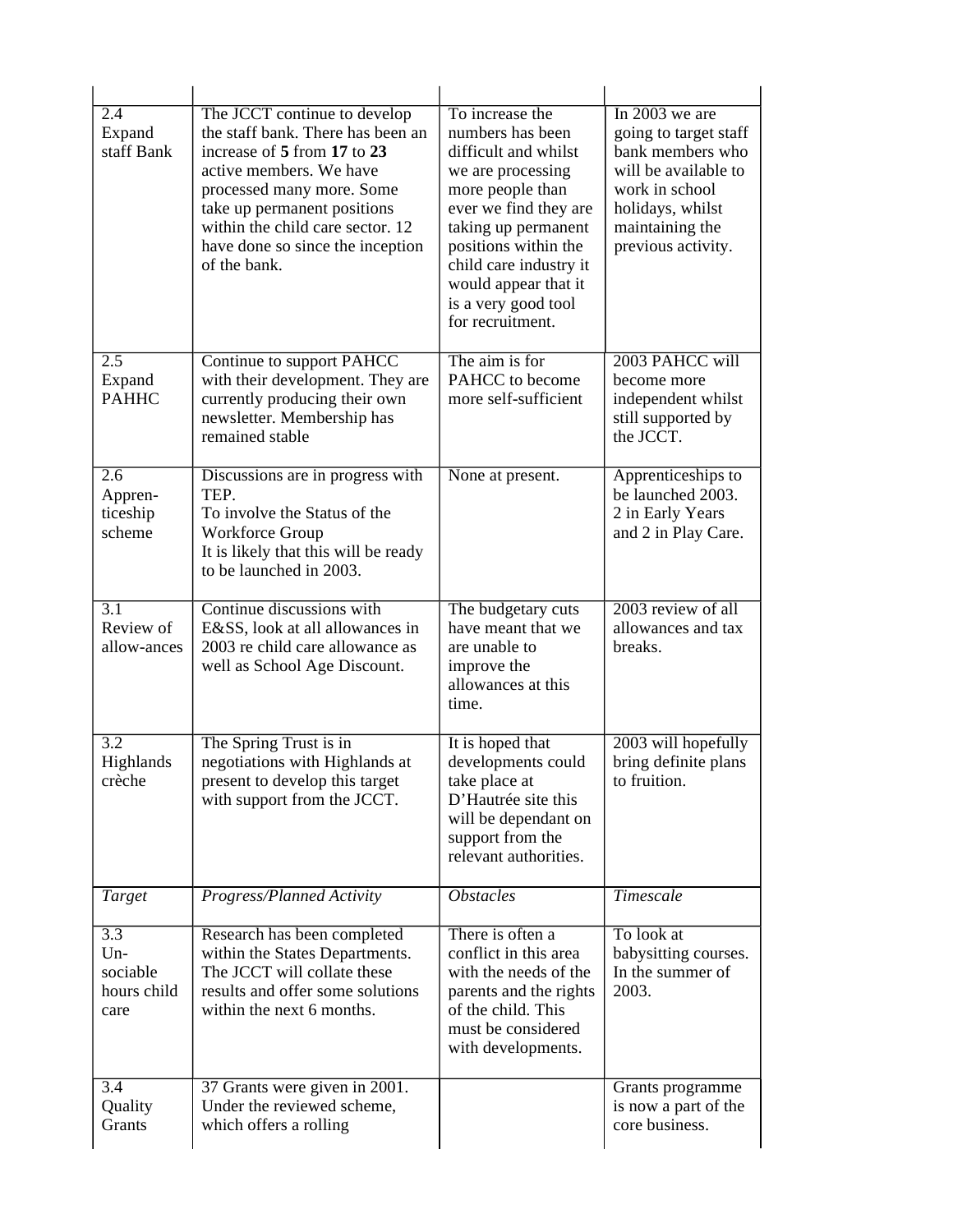|                                                                     | programme of grants and definite<br>categories, we have given<br>12 grants so far in 2002. The<br>grants have been targeted to<br>cover start up costs, the<br>requirements of registration and<br>new initiatives. Each is assessed<br>individually, so that those most<br>in need of financial support<br>receive the limited funds<br>available. |                                                                                                                                          |                                                                                                                                                                      |
|---------------------------------------------------------------------|-----------------------------------------------------------------------------------------------------------------------------------------------------------------------------------------------------------------------------------------------------------------------------------------------------------------------------------------------------|------------------------------------------------------------------------------------------------------------------------------------------|----------------------------------------------------------------------------------------------------------------------------------------------------------------------|
| $\overline{3.5}$<br>Invest-ment<br>in the child<br>care<br>industry | Further research needed.<br>Ideas need to be developed.                                                                                                                                                                                                                                                                                             | In times of economic<br>difficulty it is<br>difficult to engage<br>industry.                                                             | Opportunities to be<br>taken as and when<br>they arise.                                                                                                              |
| $\overline{4.1}$<br>Impact<br>statement                             | Develop tool to monitor this area<br>of work. To continue to work<br>with States to make this a reality.<br>We have agreement from<br>planning to look at including<br>criteria for play surfaces.                                                                                                                                                  | It appears to be<br>difficult to raise this<br>to the status it needs.<br>It is difficult to<br>engage, then often<br>left.              | Through the child-<br>friendly island<br>initiative post in<br>association with the<br>NSPCC this target<br>will be further<br>developed towards<br>the end of 2003. |
| $\overline{4.2}$<br>Child-<br>friendly<br>hospital                  | Following some difficulties<br>within the hospital the<br>benchmarking exercise has been<br>completed by the JCCT. This<br>will be followed by a report with<br>recommendations by January<br>2003.                                                                                                                                                 | Potentially when the<br>report is published it<br>may not receive the<br>priority it requires in<br>comparison to the<br>acute services. | A report with<br>recommendations<br>will be available<br>January 2003.                                                                                               |
| $\overline{4.3}$<br>Minimal<br>housing<br>standards                 | The Eradication of Poverty<br>Group has done extensive<br>consultation and is in the process<br>of compiling a report.                                                                                                                                                                                                                              | Lack of definitions<br>of hardship/poverty.<br>Lack of statistical<br>information to feed<br>the report.                                 | 2003/2004 to look<br>at collection of<br>statistical data.                                                                                                           |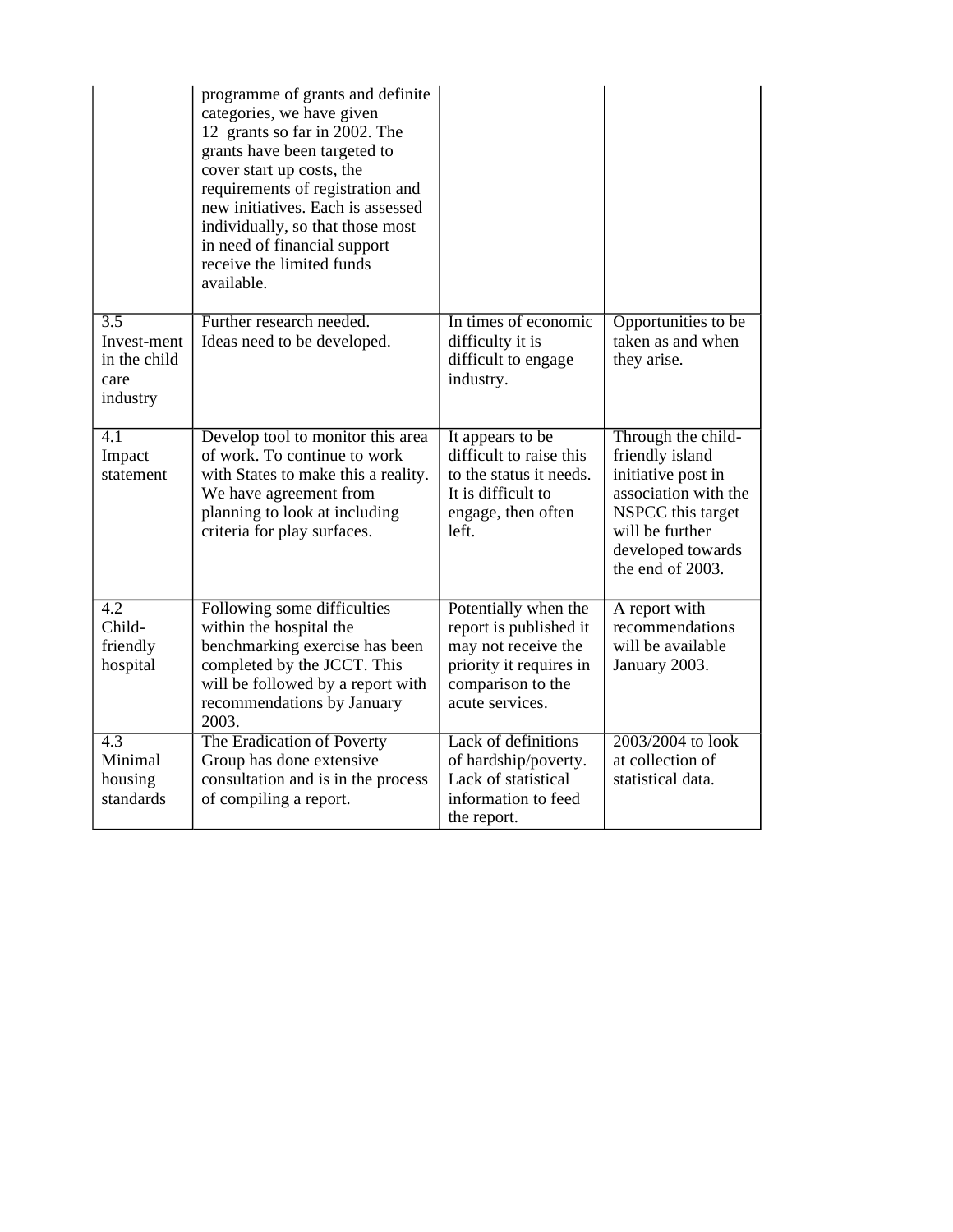| Target                                                                      | Progress/Planned Activity                                                                                                                                                                                                                                                                                                                                                                                                          | <b>Obstacles</b>                                                                                                                                                                                                                                                                                        | <b>Timescale</b>                                                                                                        |
|-----------------------------------------------------------------------------|------------------------------------------------------------------------------------------------------------------------------------------------------------------------------------------------------------------------------------------------------------------------------------------------------------------------------------------------------------------------------------------------------------------------------------|---------------------------------------------------------------------------------------------------------------------------------------------------------------------------------------------------------------------------------------------------------------------------------------------------------|-------------------------------------------------------------------------------------------------------------------------|
| 4.4<br>En-courage<br>new play<br>facilities to<br>be de-<br>veloped         | The JCCT are to embark on a joint<br>venture with the NSPCC to look at<br>this area of development. It is<br>envisaged that a development<br>worker will be in place by January<br>2003.                                                                                                                                                                                                                                           | Potentially the role<br>of the NSPCC.                                                                                                                                                                                                                                                                   | Current targets.                                                                                                        |
| $\overline{4.5}$<br>Review of<br>states<br>flexible<br>working<br>practises | A report has been completed by<br><b>States Human Resources</b><br>Department and is being circulated<br>with chief officers at present.                                                                                                                                                                                                                                                                                           | With cut backs<br>imminent it is<br>possible that whilst<br>this would improve<br>and retain staff<br>giving cost savings<br>it is a long-term<br>initiative with wins<br>later rather than<br>sooner. It is<br>imperative that it be<br>seen as a long-term<br>solution to<br>budgetary<br>management. | Report by<br>September 2002.                                                                                            |
| 4.6<br>Award for<br>family-<br>friendly<br>places                           | Nominations to this were received<br>but appeared to lack consistency<br>with regard to what could be<br>expected. The criteria required<br>very subjective decisions, which it<br>was felt needed further work. The<br>joint venture with the NSPCC will<br>look at further developing this<br>scheme with more objective<br>criteria. In conjunction with this<br>we are evaluating and further<br>developing the Parents Group. | The Parents Group<br>had previously run<br>this target but the<br>group has ceased to<br>be as involved.<br>The criterion for<br>awards is very<br>subjective and needs<br>to be evaluated.                                                                                                             | Review of awards<br>being done<br>currently with this<br>being part of the<br><b>JCCT/NSPCC</b><br>initiative for 2003. |
| 4.7<br>Child-ren's<br>festival<br>week                                      | An extremely successful week,<br>which culminated in an exhibition<br>at Springfield stadium attended by<br>over 3000 people.<br>All those who were involved have<br>deemed it a success.                                                                                                                                                                                                                                          | Engaging partners in<br>this venture.                                                                                                                                                                                                                                                                   | Annual event                                                                                                            |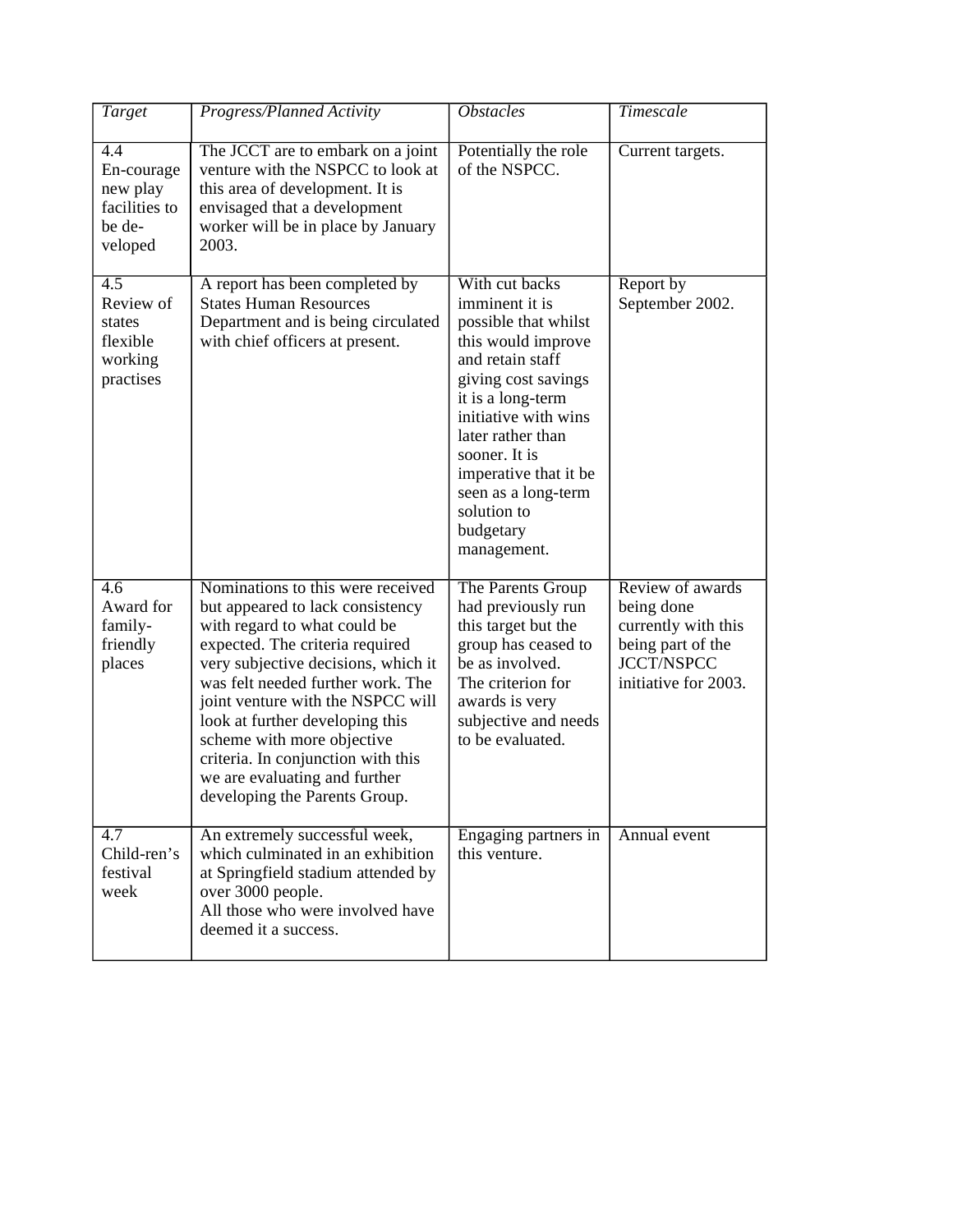| Target                                                                    | <b>Progress/Planned Activity</b>                                                                                                                                                                                                                                                                                                                                                                                                           | <b>Obstacles</b>                                                                | <b>Timescale</b>                                                                                                              |
|---------------------------------------------------------------------------|--------------------------------------------------------------------------------------------------------------------------------------------------------------------------------------------------------------------------------------------------------------------------------------------------------------------------------------------------------------------------------------------------------------------------------------------|---------------------------------------------------------------------------------|-------------------------------------------------------------------------------------------------------------------------------|
| 5.1<br>Expand the<br>inform-<br>ation<br>service                          | To expand the service it has<br>required that the JCCT look at its<br>current systems for storing and<br>recording information. This has<br>encompassed a review of the<br>database and the implementation<br>of a new one including the<br>development in house for<br>managing and developing the web<br>site.                                                                                                                           |                                                                                 | In 2003 to work<br>with day care<br>services to look at<br>the development of<br>the service<br>preventing overlap.           |
| $\overline{5.2}$<br>Support to<br>parents in<br>the first<br>year of life | A monitoring role, in 2003 a<br>review of the allowances to be<br>done in association with<br><b>Employment and Social Services.</b>                                                                                                                                                                                                                                                                                                       |                                                                                 | Will be part of the<br>financial review of<br>benefits and tax<br>relief. Promotion of<br>the work life<br>balance.           |
| 5.3<br>Parenting<br>pro-<br>grammes<br>and Jelly<br>clubs                 | The present programme continues<br>to develop with an additional<br>140 parents and 175 children able<br>to access Jelly clubs in the first<br>year of the strategy. This target is<br>managed by Trisha Tumelty and<br>supported by the JCCT.                                                                                                                                                                                             |                                                                                 | Each year<br>throughout the<br>strategy period the<br>Jelly Clubs will be<br>offered and<br>supported.                        |
| $\overline{5.4}$<br>Develop<br>parent and<br>toddler.                     | One Parent and toddler group has<br>been started this year. This<br>highlighted the need to develop a<br>pack for potential providers. These<br>will be available by January 2003.                                                                                                                                                                                                                                                         |                                                                                 | Packs available<br>January 2003.<br>New group to open<br>in targeted area as<br>defined by the audit<br>in 2003.              |
| $\overline{5.5}$<br>Support<br>relatives as<br>carers                     | This target needs further<br>development including the<br>redevelopment of the Parents<br>Group and developing closer links<br>with the Health Visitors.<br>Support has been provided for<br>speech and language therapists<br>who have provided workshops for<br>parent on language development.<br>As part of children's week, play<br>care providers held a workshop on<br>play, which over 50 parents<br>attended with their children. | Wider consultation<br>is needed on the<br>types of workshops<br>to be provided. | Once the parents<br>group is redefined<br>then there will be a<br>more definite idea<br>by summer 2003 of<br>the work needed. |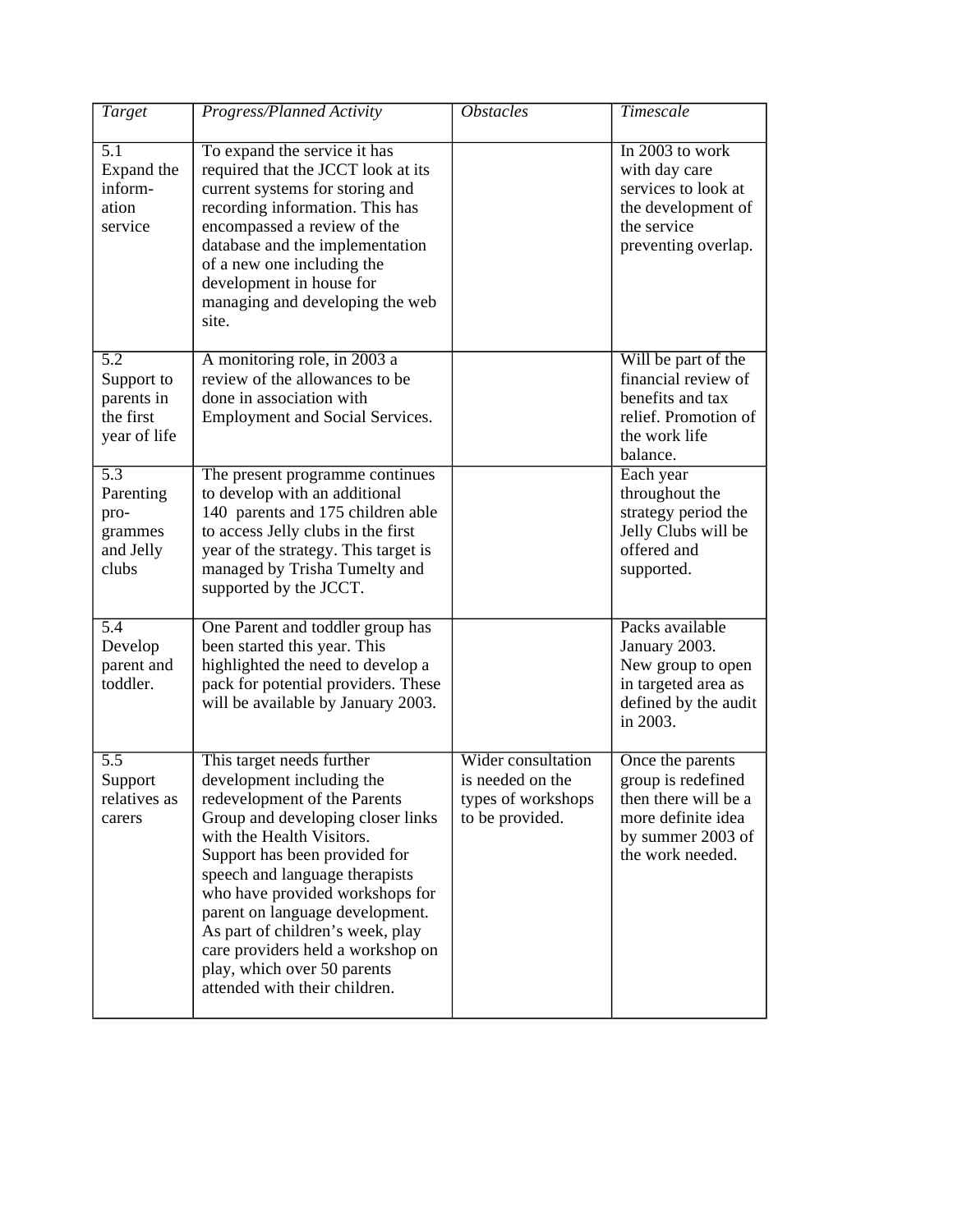| Target                                              | Progress/Planned Activity                                                                                                                                                                                                                                                                                         | <i>Obstacles</i> | Timescale                                |
|-----------------------------------------------------|-------------------------------------------------------------------------------------------------------------------------------------------------------------------------------------------------------------------------------------------------------------------------------------------------------------------|------------------|------------------------------------------|
| 5.6<br>Portu-guese<br>parent<br>outreach<br>project | This target is for action in 2003.                                                                                                                                                                                                                                                                                |                  | To commence<br>2003.                     |
| 5.7<br>Pathways<br>Project                          | The initial research is now<br>complete and the steering group<br>are in the process of developing<br>strategic targets and an<br>implementation plan.<br>It is envisaged that staff will be in<br>post by January 2003 to take<br>forward a pilot with Le Squez<br>school focussing on community<br>development. |                  | 2003 pilot to begin<br>in Le Squez area. |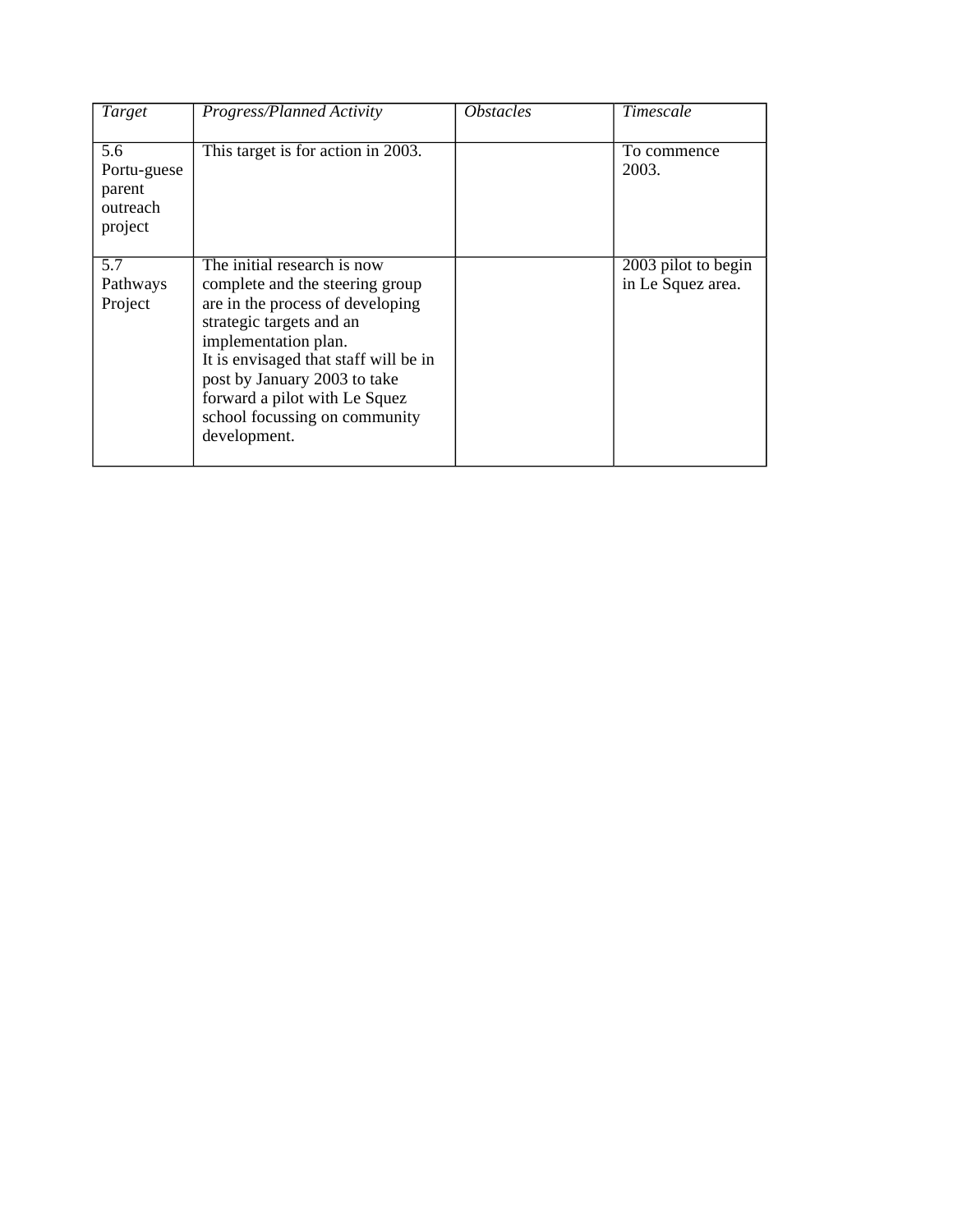#### (8) **Appendix 2 – Training summary**

| <b>Courses offered</b> |                                                  | <b>Number of</b><br>people trained |  |
|------------------------|--------------------------------------------------|------------------------------------|--|
|                        | Core courses                                     |                                    |  |
|                        | AIDS and HIV                                     | 208                                |  |
|                        | Bereavement                                      | 96                                 |  |
|                        | <b>Child Protection Training</b>                 | 272                                |  |
|                        | <b>CPD</b>                                       | 96                                 |  |
|                        | <b>Common Disabilities</b>                       | 52                                 |  |
|                        | <b>Disability Awareness</b>                      | 83                                 |  |
|                        | Autism                                           | 64                                 |  |
|                        | Inclusion of SN children in mainstream setting   | 103                                |  |
|                        | Inclusion of SN children – policies and practice | 18                                 |  |
|                        | <b>Total of core courses</b>                     | 992                                |  |
|                        |                                                  |                                    |  |
|                        | Other courses                                    |                                    |  |
|                        | Recruitment and Induction                        | 9                                  |  |
|                        | Epilepsy                                         | 32                                 |  |
|                        | Active Listening and Effective Talking           | 16                                 |  |
|                        | <b>Behaviour Management</b>                      | 30                                 |  |
|                        | Silk Card painting                               | 16                                 |  |
|                        | Supervision and Appraisal                        | 16                                 |  |
|                        | Working with parents                             | 48                                 |  |
|                        | Speech and Language                              | 16                                 |  |
|                        | Art and Creativity (Night before Xmas)           | 30                                 |  |
|                        | Good to work for                                 | 7                                  |  |
|                        | <b>Effective Teamwork</b>                        | 48                                 |  |
|                        | <b>Total of other courses</b>                    | 268                                |  |
|                        | Total number of people trained Oct 2001 - 2002   | 1260                               |  |

We have also supported basic foundation stage training in conjunction with Yasmine Thebault in the Education department. The training involved 3 three-day sessions.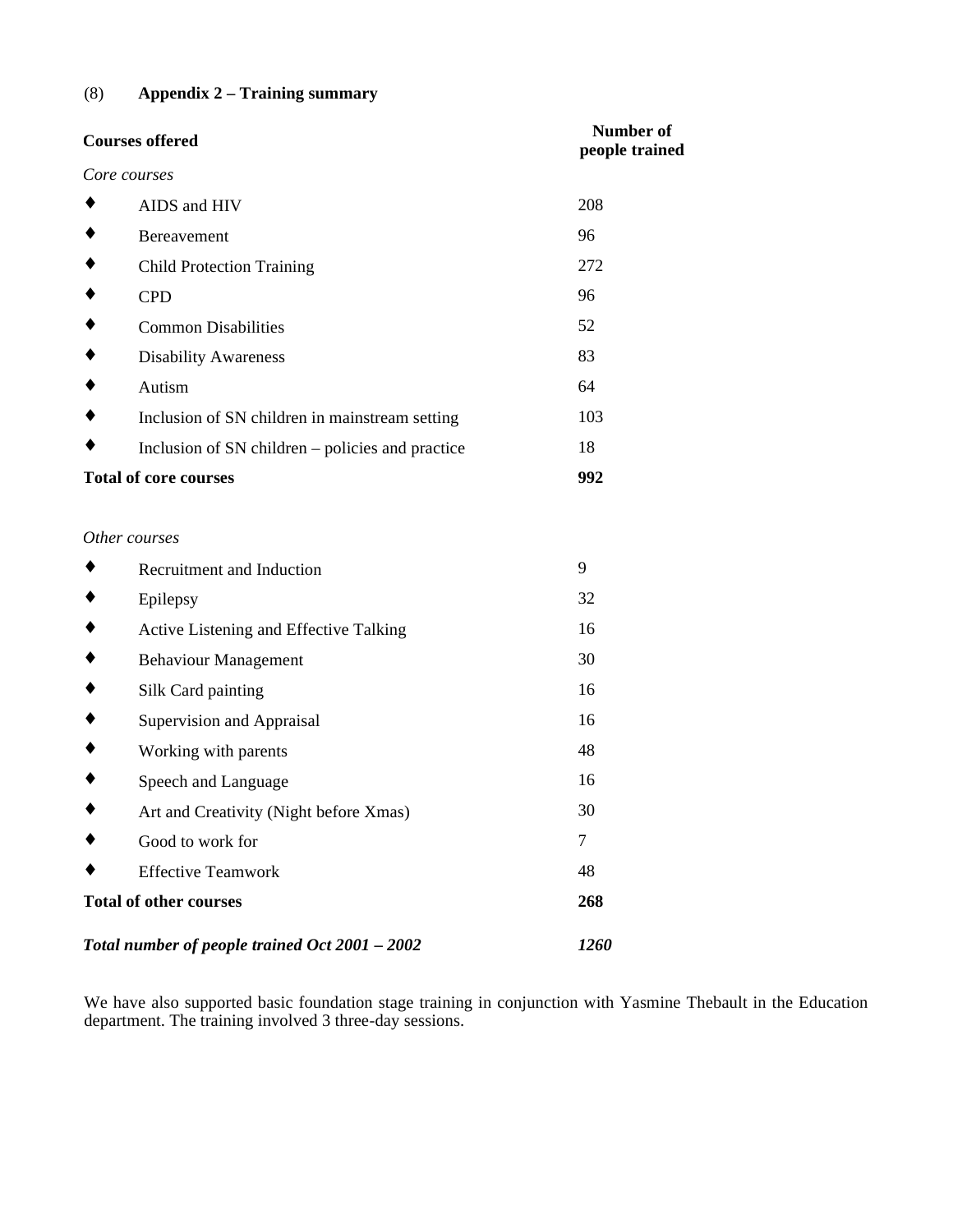#### (**9) Glossary of terms**

- ♦ Staff Bank The staff bank is a bank of child care workers who are available to the providers of child care. They can be used to cover for sickness, maternity cover, holidays and to allow staff to be released for training. All staff bank members are police checked, provide references and are interviewed. We encourage them to undertake basic training if not already qualified. We provide support for them to attend first aid training. They have access to all the JCCT workshops.
- ♦ School Age Discount Scheme This scheme is administered on behalf of Employment and Social Security to providers of play care and holiday schemes. The providers must be registered with the Education Department. The providers collect the data from parents to facilitate them being able to receive the benefit. This is a benefit for working parents whose children are attending child care and is for children aged 5-12.
- ♦ PAHCC (Professional Association of Home Child carers) This is an association for nannies who work within the family home, either residential or who attend daily.
- Jelly Club Jersey Early Learning Literacy Years This project aims to reach families in danger of isolation and social exclusion. The project promotes early development of language, literacy and personal and social development.
- Parenting Programmes run under a variety of formats led by Trisha Tumelty in the Education department.
- ♦ Parent and Toddler Group a group usually organised by parents where they can go and meet other parents whilst providing their child with a safe and stimulating place to play. The parents will stay here with their children.
- Nanny Accreditation Scheme The aim of this is to provide qualified, police and reference-checked nannies to families who in turn receive a quality service as well as tax breaks when employing an accredited nanny. There will be an annual renewal requiring the nanny to demonstrate a level of Continuous Professional Development.
- Pathways Project This is a joint initiative between the NSPCC, JCCT, Children's Service and Education funded by the NSPCC Full-Stop Campaign Jersey Appeal. Originally this project looked at the reasons why some children start school with lower base line scores than others, The research phase is completed and the project is about to enter a phase of piloting a community development scheme in conjunction with home visiting for children prior to school entry to facilitate early identification of difficulties.
- ♦ Foundation Stage This is the stage of a children's education prior to school entry currently provided if a child attends an education nursery. It provides the essential building blocks for future educational achievement.
- ♦ Foundation Stage Practitioners These will be child care staff working within the private child care sector. They are qualified early years practitioners who will have undertaken extra training in the delivery of the foundation stage.
- ♦ Early Years Practitioners Were called nursery nurses. They are qualified with either a NNEB or equivalent.
- ♦ Child-Friendly Island Initiative This is a joint venture between the JCCT and the NSPCC and is to work on some of the targets in section 4 of the child care strategy.
- Family Day Carers formerly known as childminders, the home is registered and the carer will look after